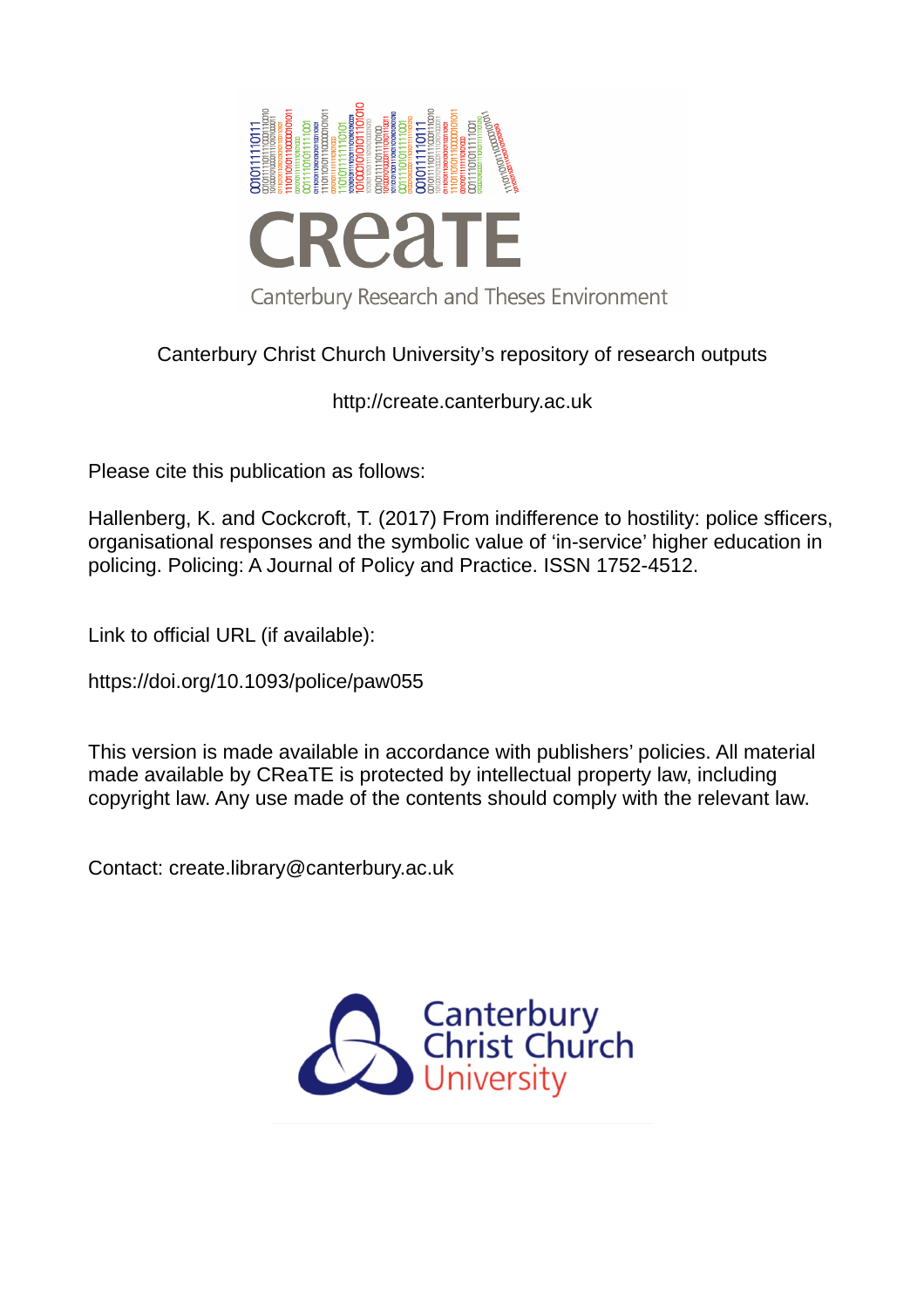**Hallenberg, K.M. & Cockcroft, T. (forthcoming) '**From Indifference to Hostility: Police Officers, Organisational Responses and the Symbolic Value of 'In-Service' Higher Education in Policing', *Policing: a Journal of Policy and Practice.*

## **Introduction**

The last 20 years have seen substantial developments in the relationship between police organisations and higher education institutions (HEIs) in England and Wales (Bryant et al 2012). These developments have been most pronounced in the provision of HE degrees aimed at those currently working in, or aspiring to work in, the policing profession. Bryant and colleagues (2014) note that such programmes generally fall into one of three categories: i) 'in-service' where police officers engage with HE education during their service, ii) 'initial service' where officers initial police training is provided by an HEI, and iii) 'pre-service' where officers study prior to commencing their initial training.

The relationships that have emerged between academic and police organisations can be portrayed as genuine, and productive, characterised by close and effective working practices. Policeuniversity knowledge transfer partnerships have flourished over recent years, while policing degrees at all levels, from Foundation to Masters and PhD study, are offered in several institutions of higher learning. And whilst, historically, it has become *de rigeur* for senior officers to successfully engage with HE level learning (Punch, 2007), perhaps the most significant change over recent years has been the extent to which HE is seen as appropriate to officers at all levels within the organisation.

Unsurprisingly, the expansion of the HE sector to meet the perceived demands of  $21<sup>st</sup>$  century policing has not been without its complications, nor its detractors. At a fundamental level, Canter (2004) notes that one of the greatest differences between the police and academia is their essentially opposed ideas of what constitutes 'knowledge', driving many of the divergences in worldview between the two as police officers and academics draw on significantly different values when testing and assessing data, evidence or information. At a less epistemological level, Bryant et al (2014) show how this meeting of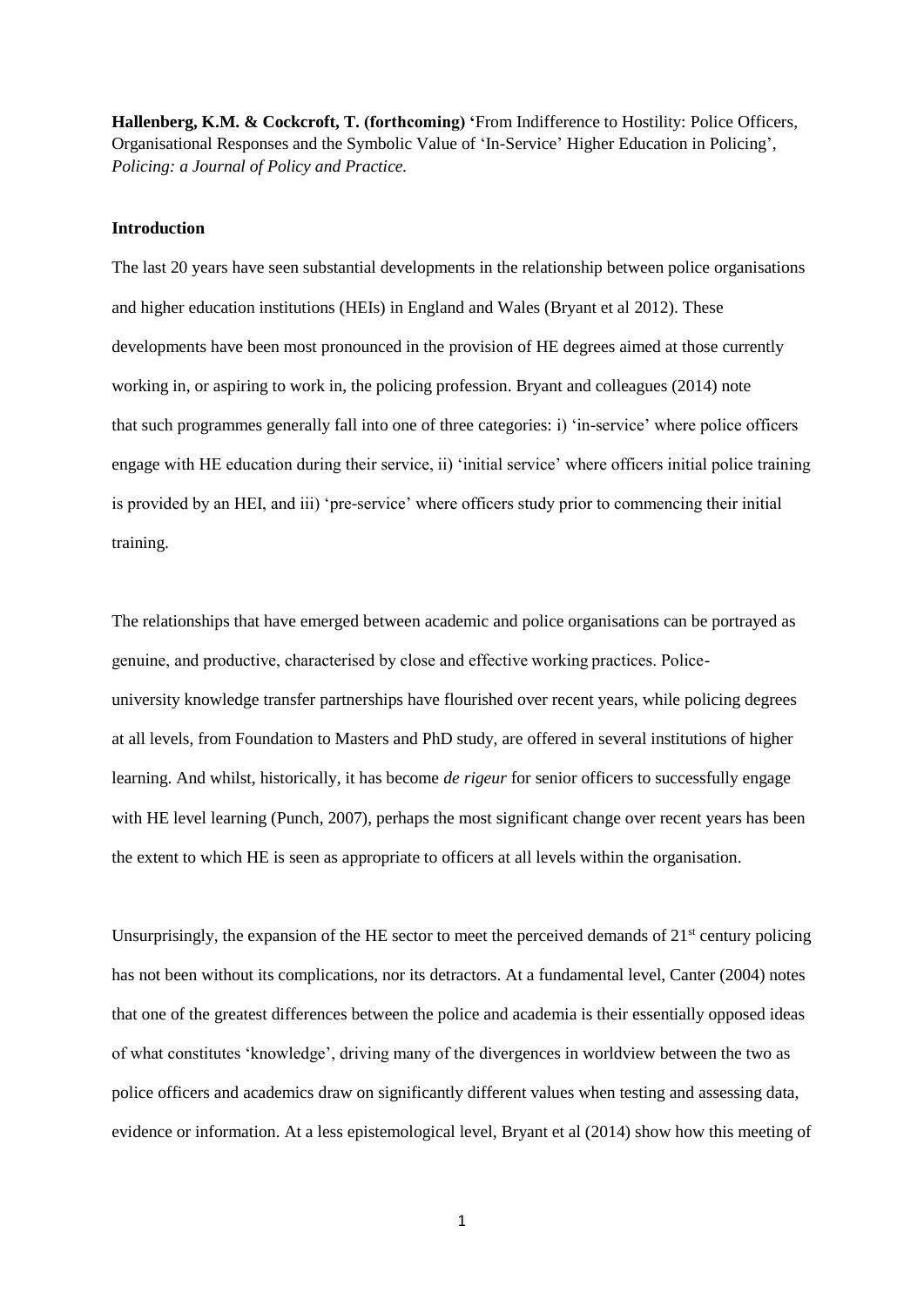the academy and the police has not always been without issue and that some representatives in both organisations, remain reluctant to engage with the other.

Whilst it is tempting to portray the relationship between police and the academy as a linear account, using broad-brush strokes to cover complex issues, it is important to acknowledge the complexity of the relationship and its underlying contexts. As far back as 1983, Reuss-Ianni and Ianni noted the cultural schism which exists between street officers and managers in the police. Similarly, the term 'university' denotes a broad spectrum of institutional histories, structures, relationships and cultures, leading to academic police studies being a 'stratified' subject (Manning, 2010: 97). A select few universities act as 'knowledge producers' with established research and study programmes, while below them in the hierarchy are the 'wholesalers' and 'retailers' of knowledge,

i.e. the HEIs producing *some* research and researchers, and those that are 'professionally oriented'.

The contexts against which academic and police organisations operate have seen widespread change over recent years. For example, issues such as austerity measures (Brogden and Ellison, 2012), the advent of New Public Managerialism (Cockcroft and Beattie, 2009) and the changes they have evoked in policing are mirrored by the growing marketisation (Brown & Carasso, 2013) and discourse of employability (Boden & Nedeva, 2010) within the HE sector. Such issues continue to drive substantial, and often resisted, changes to organisations with particular identities. Therefore, whilst it is possible to talk broadly about the relationship between the police and the academy in England and Wales we should expect nuances to occur in this relationship driven by both internal organisational factors and external political ones.

More recently, the future of police/academic partnerships has come under closer scrutiny with the introduction of the College of Policing consultation on *Policing Education Qualifications Framework* (PEQF) (College of Policing, 2016a). Its proposals for graduate entry will undoubtedly provide the context against which future debates about the role, nature, impact and integration of HE in policing will take place. Likewise, HMIC (2015) explores the extent to which police organisations effectively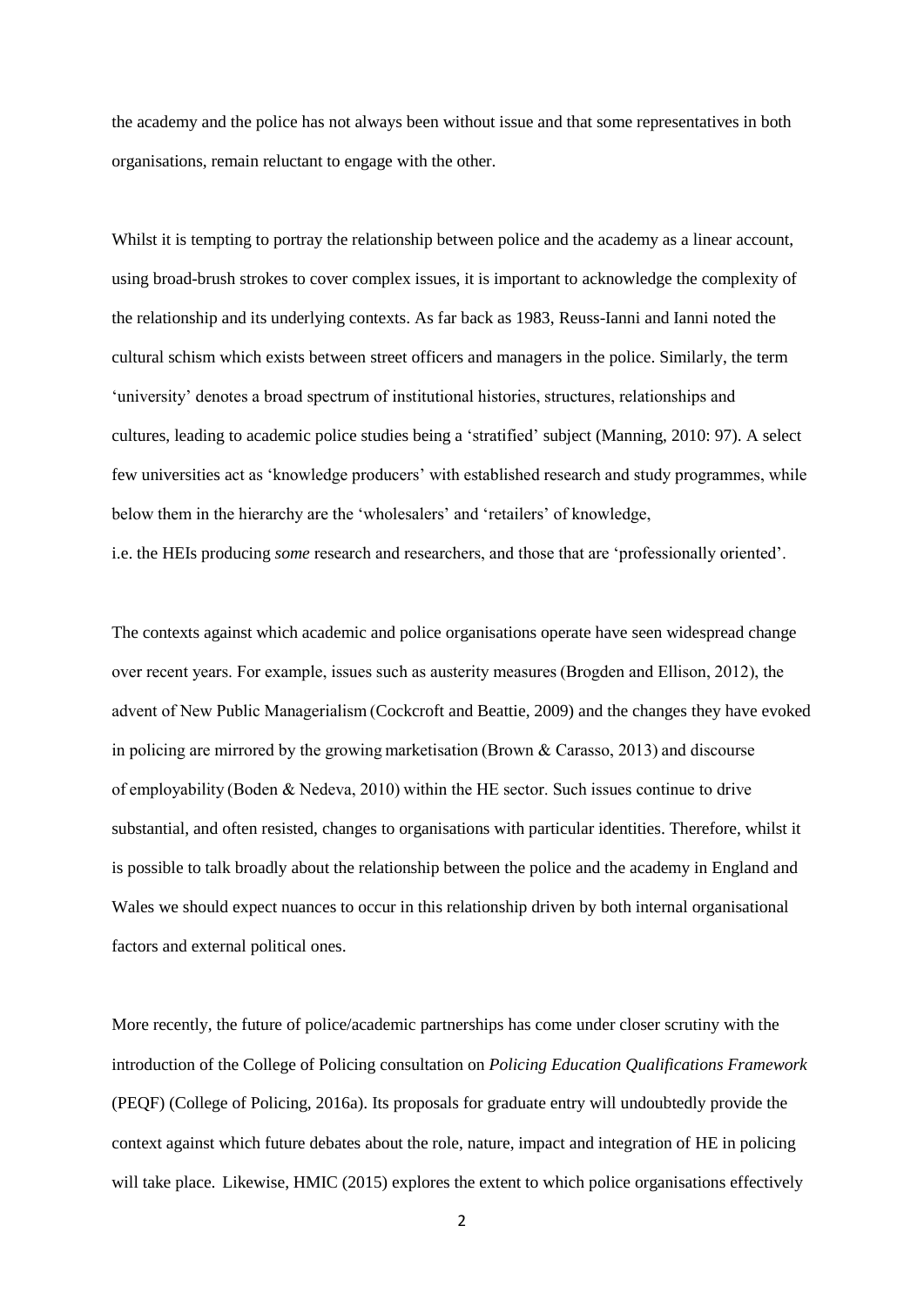maximise their use of resources and it may be that efficiency arguments come to drive changes in the ways that police organisations use the skills of those amongst their workforce who have engaged with HE.

The shift to 'academic' police education and training offers a unique opportunity to explore the cultural nuances which shape the relationship between HEIs and police organisations. Innovations like the Direct Entry scheme and the move towards embedding evidence based practice within British policing suggest that the police are increasingly engaged with the need to provide a more effective, and more knowledge driven, response to contemporary policing issues. What remains unclear, at present, is the extent to which the potential offered by officers with degrees is being utilised, especially for those who engage with HE during their career (as a part-time 'in-service' student') or who do so whilst employed at the lower levels of the rank structure. In this paper, we report on the findings of a study drawn from 31 interviews with serving officers in a large urban police force who studied for a HE qualification whilst 'in-service'. The research explored a number of factors relating to police officer engagement with HE. The current paper focuses on the cultural and structural responses to officers who gained a degree, whether their first or not, during active service.

## **A Brief History of 'Academisation'**

'Academisation' of police education is a long-standing trend within police training/education although until recently was restricted to the higher ranks of the service. In England, it can be traced back all the way to the establishment of Metropolitan Police College in 1934, designed for individuals deemed 'officer material' both from the inside, and controversially, outside the police (Martin & Wilson, 1969). However, it was not until the 1960s and the increasing concern over police legitimacy that issues of training and education began to take centre stage (Lee & Punch, 2004). The Robbins Report of 1963 and the resulting government policy expanded HE routes for a number of professions, although the police retained separate training establishments (ibid). By 1966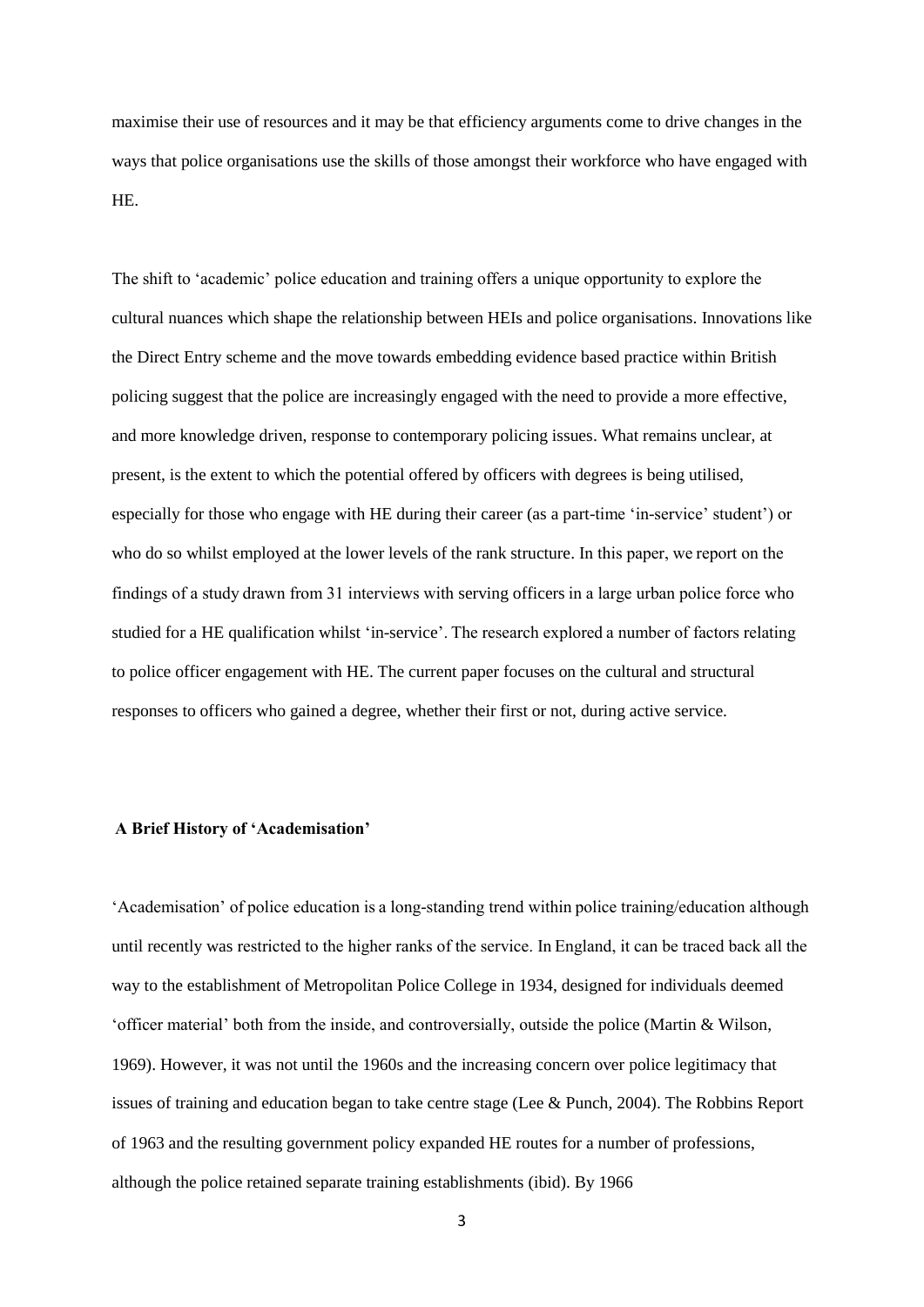the Bramshill Scholarship Scheme heralded police support for some management level officers to enter HE and two years later the introduction of the police Graduate Entry Scheme indicated more formal acceptance of the benefits of HE (ibid).  The 1978 Edmund-Davies pay awards increased the financial remuneration of police roles, making policing more attractive to graduates (Reiner, 2010).

During the 1990s the concept of 'reflective practitioners' (Beckley, 2004) became a powerful motif for public sector occupations increasingly viewed as professions (nursing and social work being suitably comparable). And whilst arguments continue as to whether such 'new' professions are being professionalised or merely submitted to greater external oversight (Fournier, 1999; Evetts, 2013), what was becoming clear was that they, and their practitioners, were exhibiting professionalisation in essentially different ways to the more established professions.

By the early 2000s, the HMIC (2002: 10) assessed police probationer training as 'not wholly fit for purpose now, nor to support the police service of the twenty-first century'*.* A year later, BBC documentary *The Secret Policeman*  illustrated some of the shortcomings in police professionalism. Such issues reflected the ongoing concerns over police professionalism, training and education facilitating the emergence of police/academia partnerships. The introduction of Foundation Degrees in 2001 opened another door for collaboration between forces and universities in joint delivery of Initial Police Training, the model echoing the two-year junior/community college degrees for law enforcement typical in the US (Hawley, 1998; Bassett & Tapper, 2009). 

A shift from training to education was strongly recommended by Sir Ronnie Flanagan in his 2008 *Review on Policing.* It highlighted both the increasing demands the changing social context placed on officers' skills and knowledge, and the disparity between the police and other professions in regards to entry qualifications and individuals' responsibility to achieve (instead of organisational responsibility to provide) them.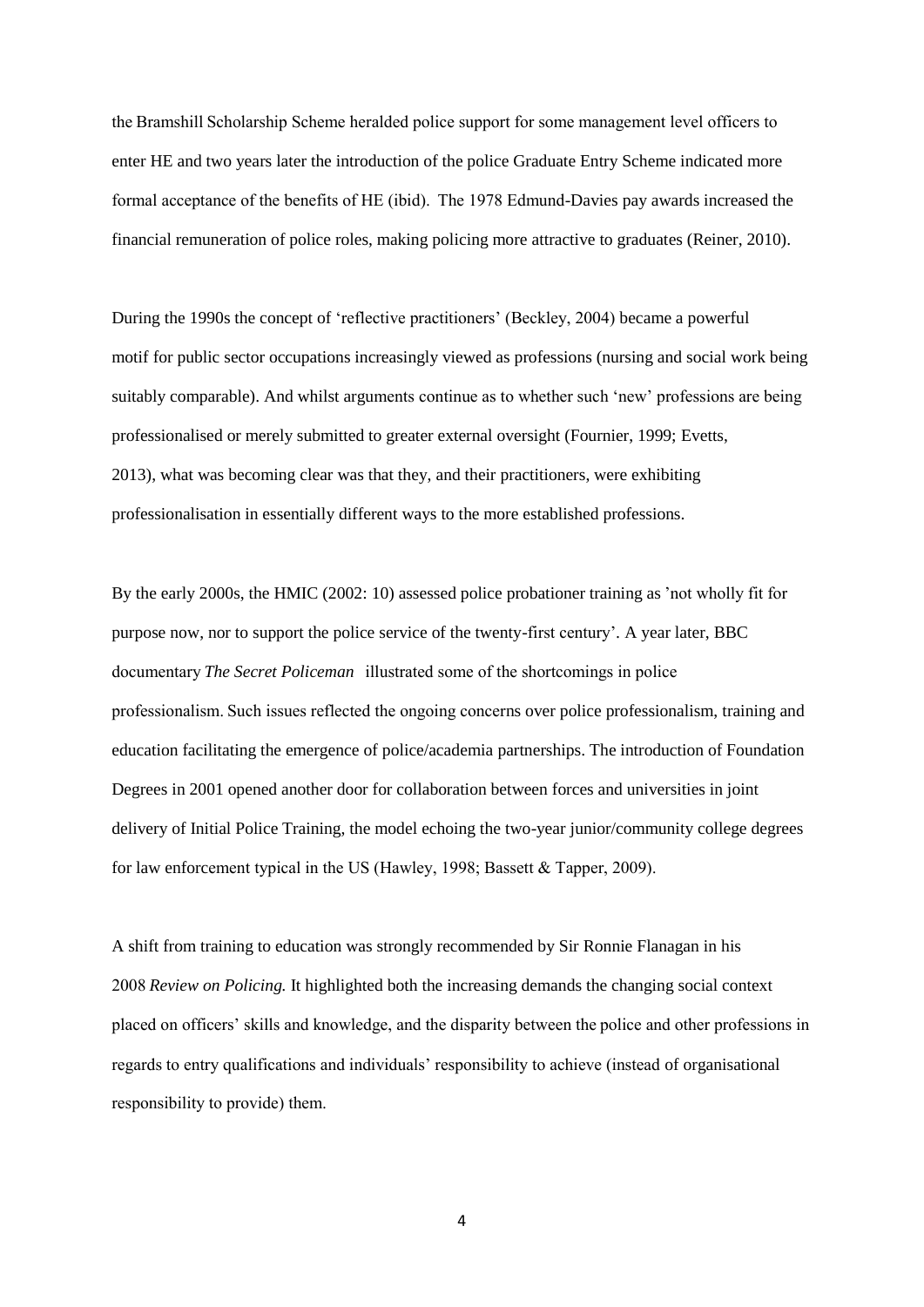#### **The Current State of the Union**

 More recently, the relationship between the police and the academy has become increasingly driven by the rhetoric of professionalisation (Cockcroft, 2015), widening the applicability of HE engagement to a broader spectrum of police staff. The current pre-entry qualification Certificate of Knowledge in Policing (CKP), introduced in 2014 and delivered by College of Policing licence holders, including a number of universities (CoP, 2016b), was the first step in a more comprehensive plan toward policing as a graduate profession. The Policing Education Qualification Framework (CoP, 2016a) proposes to set minimum qualification levels for each rank, with level 6 (Bachelor's Degree) for constables, progressing to a minimum of level 7 (Master's Degree) for Superintendents, with equivalent requirements set for police staff. While there are provisions for recognition of prior learning and alternative routes, there is an explicit commitment to partnership with HE. The rationale for degreelevel recognition includes the familiar benefits of transferability of qualifications, standardisation, attracting higher-calibre candidates, critical thinking skills, reflective practice, problem-solving, deeper understanding and broader knowledge whilst also explicitly tying into the professionalisation agenda (Hallenberg, 2012: 2016). 

## **Unpacking the Rationale**

The desire to achieve police professionalisation via enhanced training and education provision is not new (e.g. Greenhill, 1981; Potts, 1982; Hawley, 1998; Roberg & Bonn, 2004; Carlan & Lewis, 2009). Indeed, academic education can be seen as a core characteristic of professions, necessary due to the complexity of work, the high level of responsibility, and the guarantee of competence which educational qualification provides. The symbolic benefits are considerable. The abstract knowledge base and the monopoly of techniques and technologies stemming from it serve to define and legitimate a profession (Abbott, 1988). With regard to policing, this is illustrated by Ericson and Haggerty (1997) who show how those engaged in knowledge work (one element of professionalisation) are increasingly granted the authority to shape 'the narratives surrounding crime,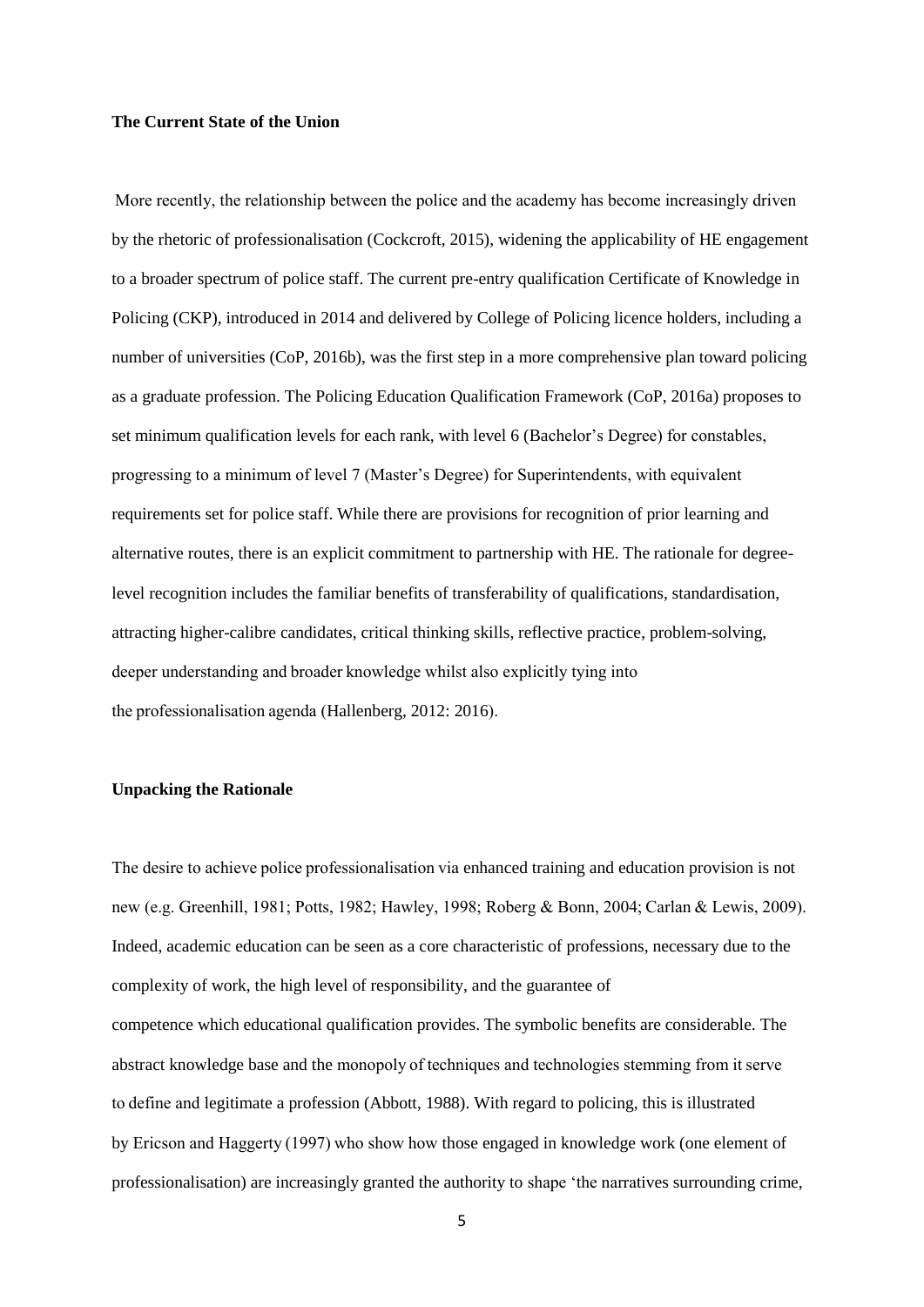#### disorder and risk' (Cockcroft and Beattie, 2009: 534). Similarly, Loader

and Mulcahy (2001: 42) identify the development of the 'elite police voice', how senior officers exercise their power of 'collective naming' by being able to 'authorize, categorize, evoke, represent, reinforce and undermine elements of the wider culture'. 

Professionalisation via academic education thus serves as a way to redefine and relegitimise the police. The instructional abstraction HE provides bolsters credibility and 'enables survival in the competitive system of professions' (Abbot, 1988: 9). Increased public and governmental scrutiny have done little to reduce the politicised nature of contemporary police work and, in the face of such external pressure, the professionalisation agenda holds a number of advantages for police organisations. As Sklansky (2014) notes, police professionalism allows the organisations to make claim to bodies of specialist knowledge, to push reform from within and is considered to be associated with greater efficiency. There is also the suggestion that educational inputs may mitigate, in part, some of the negative influences of police organisational culture. In particular, there have been widespread concerns regarding the discretionary nature of policing, both historically (e.g. Royal Commission, 1962 [see Willink, 1962]), and contemporarily (e.g. Punch, 2007).

Academic education and its recognisable qualifications (cultural capital) improve the police's status with the public, other professions and government (social capital), in turn strengthening the claim for pay and resources (economic capital) and providing a much needed edge in 'conflicts over competence' that the police routinely find themselves engaged in (Hallenberg, 2012, cf Bourdieu, 1986) The steer towards 'academisation' can therefore be seen as driven by the perceived benefits at an external or symbolic level, rather than the 'up-skilling' of individual officers. Research does show that higher education background is linked to higher levels of public satisfaction, lower numbers of complaints and disciplinary actions and less use of physical or verbal force in interactions with the public (e.g. Lee & Punch, 2004; Wimshurst & Ransley, 2007; Paoline & Terrill, 2007). However, such evidence appears to attract less prominence than it might warrant.  Similarly, less focus is being given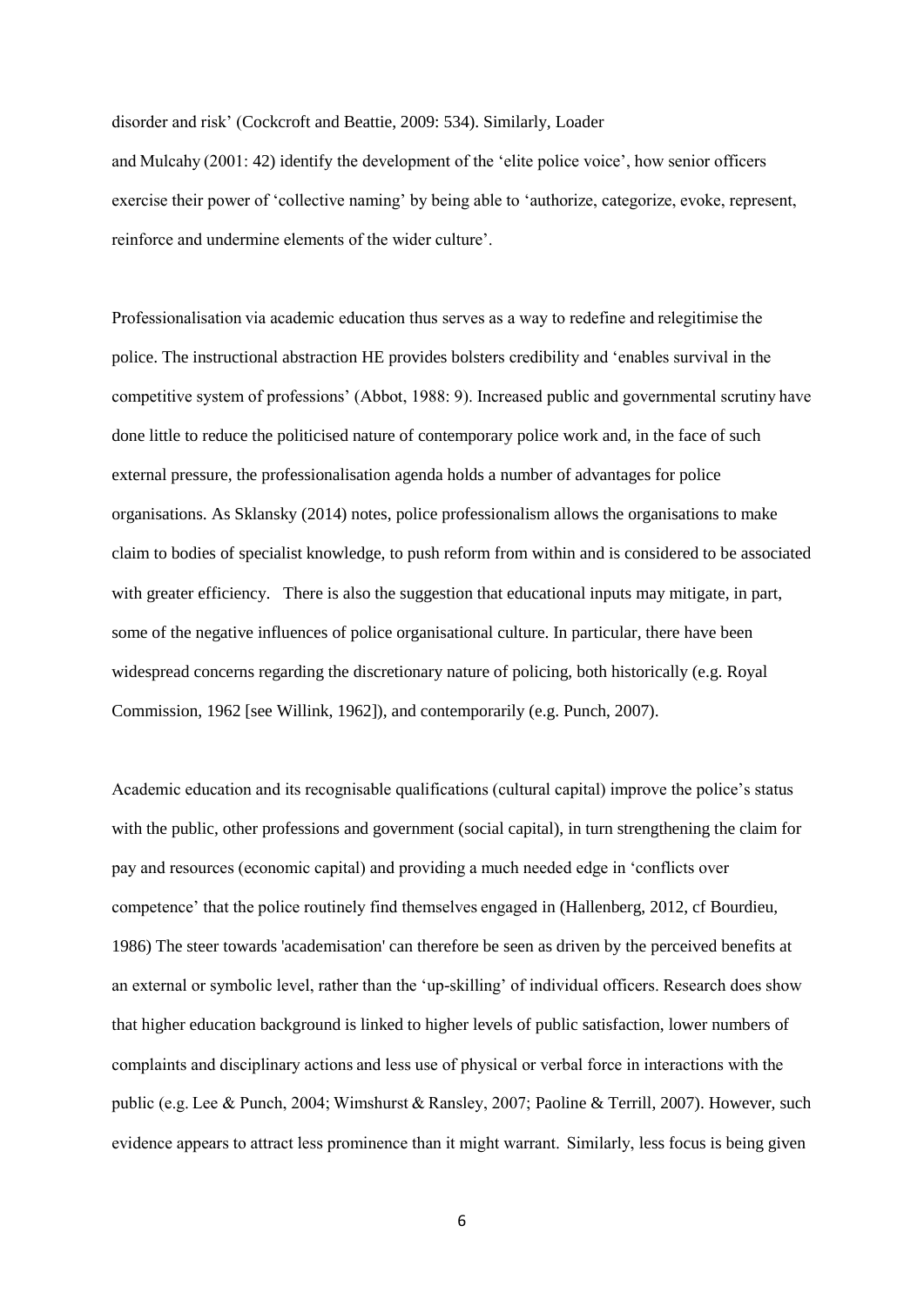to the benefits of HE for individual officer performance in terms of autonomous learning, analytic skills and criticality.

The relationship between HE and policing draws us to a number of issues which have been highlighted above. A partial explanation for the challenges identified here may be found in the intrinsic tension between the process and/or rhetoric of police 'academisation' and the ongoing agenda to 'professionalise' the police (Cockcroft, 2015; Hallenberg, 2012). At a superficial level, these two processes align. However, in reality, we will argue, there exist structural and cultural resistances within the police organisation that create hurdles to successful implementation.

#### **Methodology**

The aim of this project was to assess police officer experiences of having undertaken a HE degree. The study utilised a constructivist qualitative approach, using semi-structured interviews with 31 officers from a large urban police force.

In 2013, the authors were awarded a small grant to resource a feasibility study in this area of research. Six semi-structured interviews were undertaken and analysed and a report published (Hallenberg and Cockcroft, 2014). The report identified five key themes warranting further research: 1) drivers of officers' HE study, 2) facilitators/inhibitors of their HE engagement, 3) organisational and individual responses, 4) outcomes of the experience, and 5) the resulting identity change.

For the present study, and with further funding, a sample of serving police officers was created through a designated sponsor within the police service in question who publicised the research on the organisation's intranet and collated positive responses to the request for participation.

While the study did not systematically collect demographic data, the interviews typically covered such contextualising information. 5 (16%) of the participants were female, which is less than the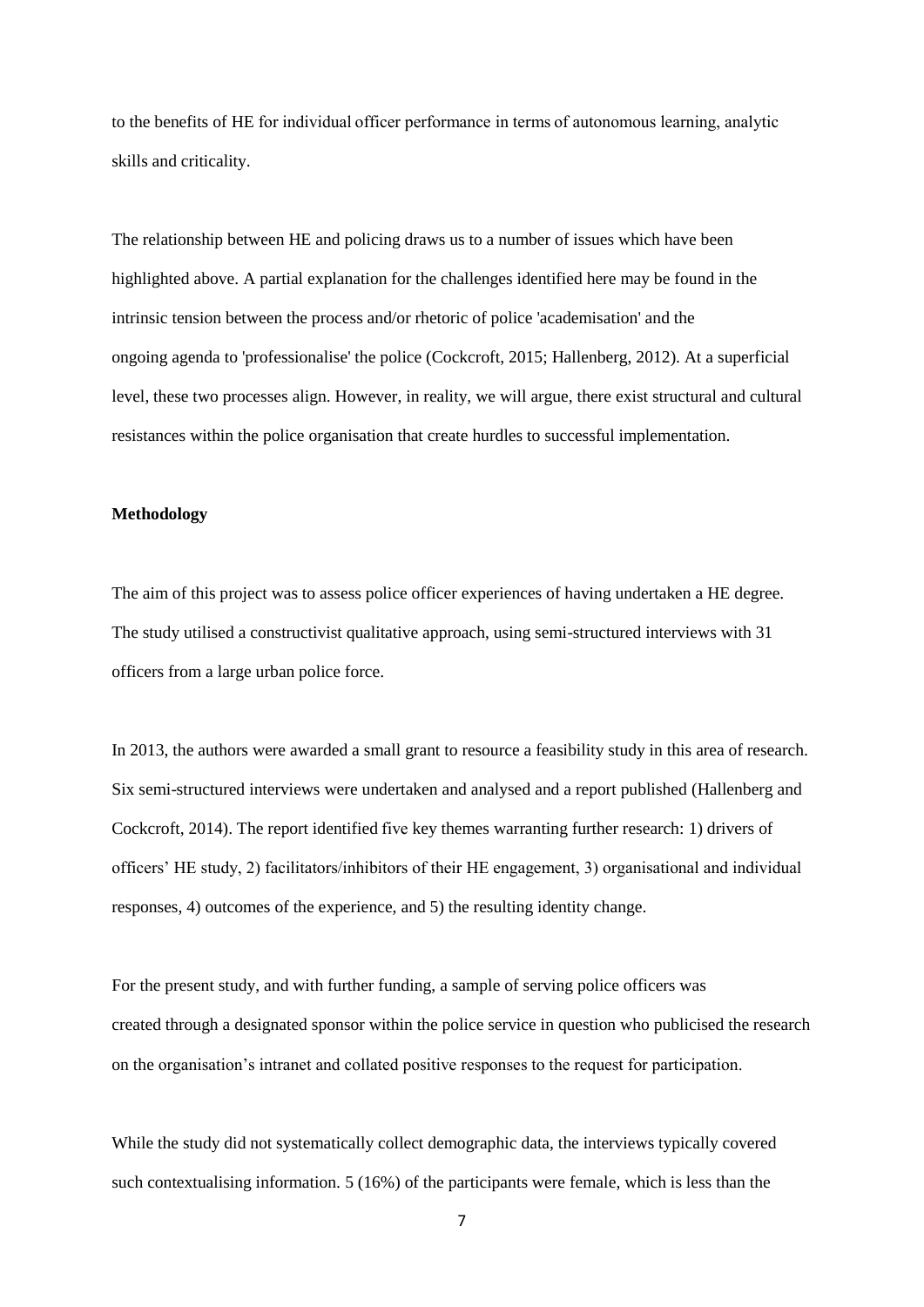current statistics showing that female officers make up 28.6% of the police workforce in England and Wales (Home Office, 2016). As the sample was self-selective, this does not necessarily reflect the gender division among officers gaining in-service degrees. Participants' ages varied from under 30 to over 50, and their years of service from 3 to just over 30. The majority of participants were serving officers, their ranks varying from Constable to Superintendent, but two were Specials, which is a voluntary role with same powers as regular police officers. As such, they have been treated equally for the purposes of analysis and not specifically identified in the interview quotes. Reflecting the general structure of the organisation, the lower ranks of Constable and Sergeant made up the majority of the sample, 20 (64.5%) of participants falling into this category. The roles included several key policing functions, such as neighbourhood policing, investigations, counter-terrorism, preventative and educational work, roads and transport, financial crime, emergency response as well as strategic and policy work. Interviews also revealed a diverse mix of HE experiences. Half (15 out of 31) of the participants had a pre-service degree of some kind. Mostly this was only at undergraduate level, but 3 out of the 15 had achieved a Masters level qualification before entering the police. The pre-service degrees were mostly in non-policing related subjects, though one participant did have a policing degree and another had studied law.

For 16 participants, their first encounter with HE therefore was whilst in service. Interestingly, everyone in this group studied a policing related topic, typically a policing undergraduate degree. 4 out of the 16 had either progressed to or gone straight to a Master level course. Looking at the sample as a whole, a more diverse picture emerges. All 31 participants had done an in-service degree, meaning that almost half of the sample had more than one degree. Out of the whole cohort, 16 possessed or currently studied for a postgraduate degree. Notably, this included 4 PhDs. In terms of the degree topics, only 6 were in disciplines that were not directly related to policing, although those participants did find relevance even beyond transferable skills. All other in-service degrees were in policing related subjects such as policing degrees, criminology, law and intelligence and security studies.

8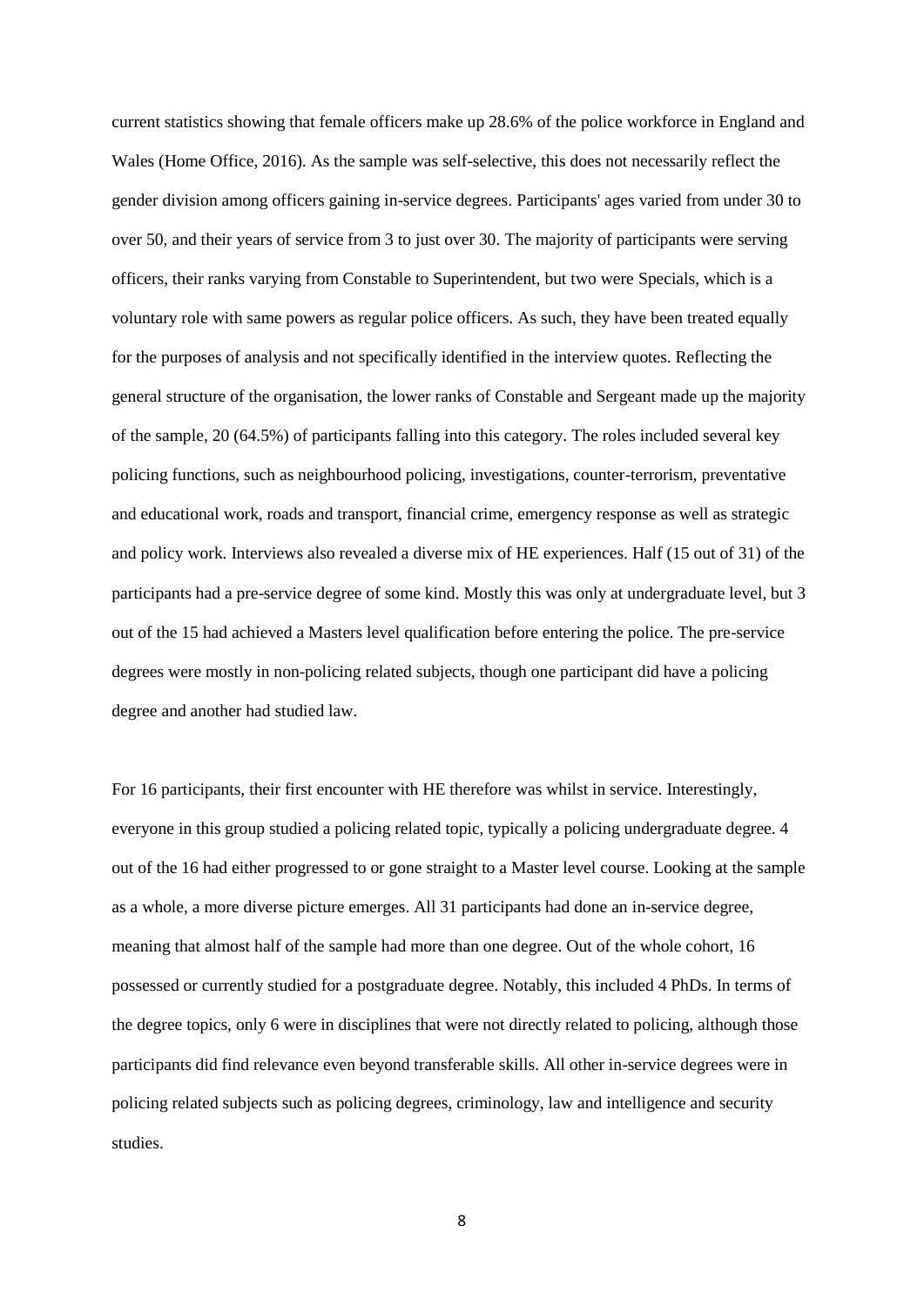The respondents participated in a semi-structured interview based upon a set of standardised questions mapping the above five themes. The approach also enabled the exploration of unanticipated issues that arose during the course of the interview. This allowed key themes to emerge organically and for issues of interest to be developed in greater depth. Following transcription of the data, a thematic analysis (Braun and Clark, 2006) has been initiated, utilising the NVivo qualitative data analysis software. 

Given the constructivist nature of the strategy and data, the authors make no claims regarding generalisability. However, following the work of Guba and Lincoln (1994) the paper seeks to highlight the 'transferability' of the findings by presenting an appropriate level of information to enable others to judge how such knowledge could be used in other contexts. The authors also aim to adhere to Malterud's (2001) advice on being careful not to overstate the material that has been drawn upon. 

# **Findings**

The scope of this paper is to provide a preliminary analysis of a key theme emerging from the data during the early stages of the thematic analysis. Whilst the project generated a number of themes and sub-themes around motivations, drivers/facilitators, inhibiting factors and organisational response, it is the latter of these that provides the focus for this paper.

The current study explores the structurally and culturally driven responses of the organisation and its staff to serving graduate officers who have completed an in-service degree. During this preliminary analysis stage we have not differentiated between participants in terms of gender, ethnicity, rank, degree type or level, although it is likely that such factors may explain some variation in experiences. 

One of the key focuses of the research was to explore officers' organisational experiences whilst undertaking the degree and after its completion. Overwhelmingly, officers reported a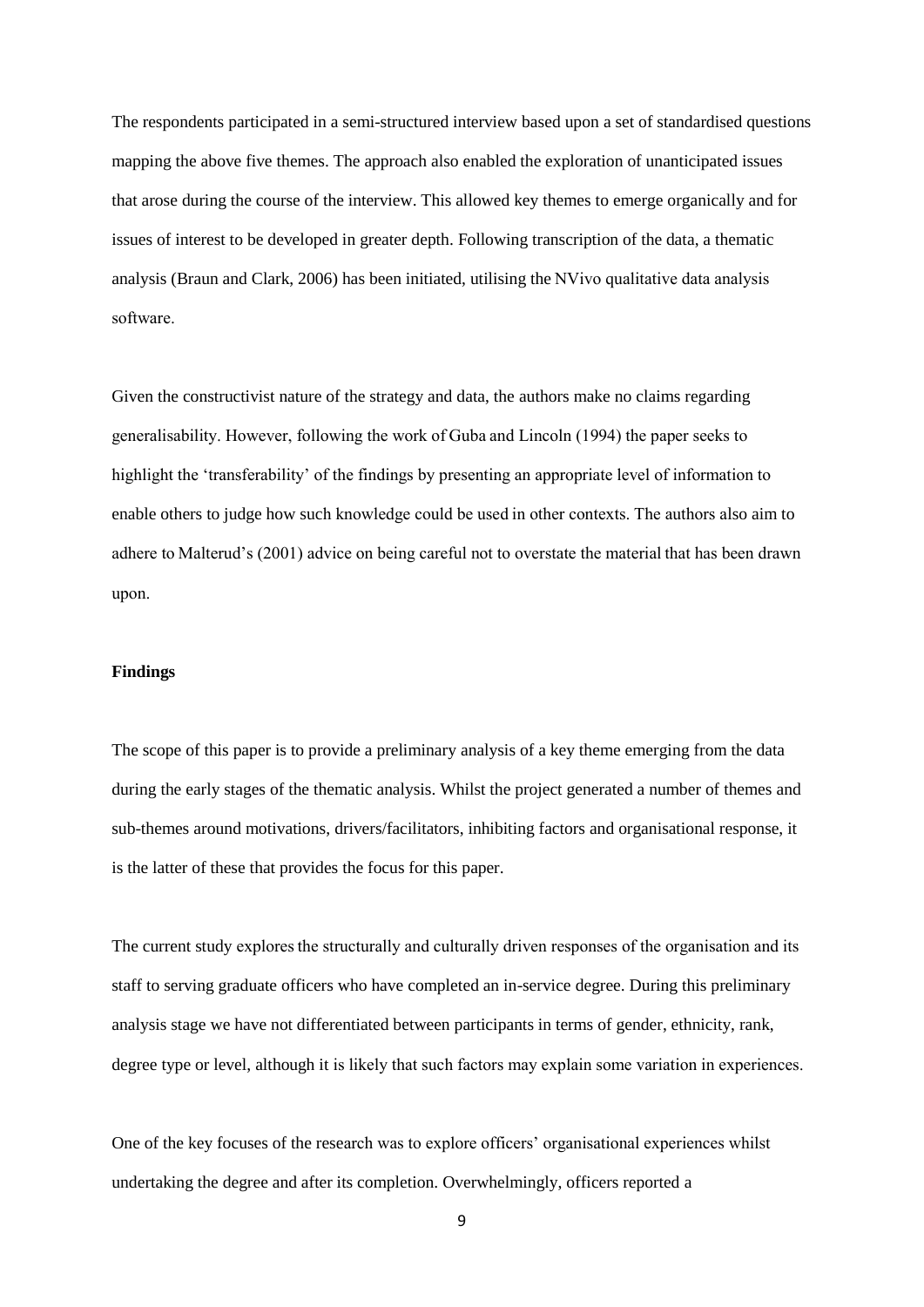perceived indifference on the part of the organisation to their successful completion of an educational programme, signified e.g. by non-utilisation of skills, apparent lack of value placed on the degree in general or as part of officers' career progression. Whilst some positive experiences were reported, these occurred at an ad hoc or informal level (through peers), typically driven by existing interpersonal contacts. In addition, some officers felt that they received a tokenistic response (e.g. through routine 'notices' posted on organisational intranet) to their educational achievements, while some also reported what they perceived as hostile reactions. The following section will explore these in more depth. Where necessary, the interview excerpts have been truncated to accommodate presentational restrictions, whilst taking care to maintain the integrity of the data.

#### Indifference

The strongest theme emerging from the data was that of perceived indifference on behalf of the organisation. All participants, even when noting examples of outright hostility or tokenistic acknowledgement (or the rare experiences of positive regard), described a 'non-reaction' on part of the police organisation to their HE achievement. Many indicated that this was what they had expected although it is difficult to know how much of that is due to post-hoc rationalisation. Some, like Participant 23, a male Detective Constable with an undergraduate degree in policing, openly acknowledged having had more positive expectations of the police response to their educational award.

I mistakenly thought that the police would recognise your achievement [laughs] but obviously, nowadays the [name removed] police doesn't care whether you're the cleverest person in the world or whether you're the stupidest person in the world (Participant 23)

Knowledge and research on policing topics, even those directly relevant the officer's immediate work role were met with perceived indifference. Participant 27, a male Sergeant who had already completed his undergraduate degree in policing and was part way through his postgraduate degree in law,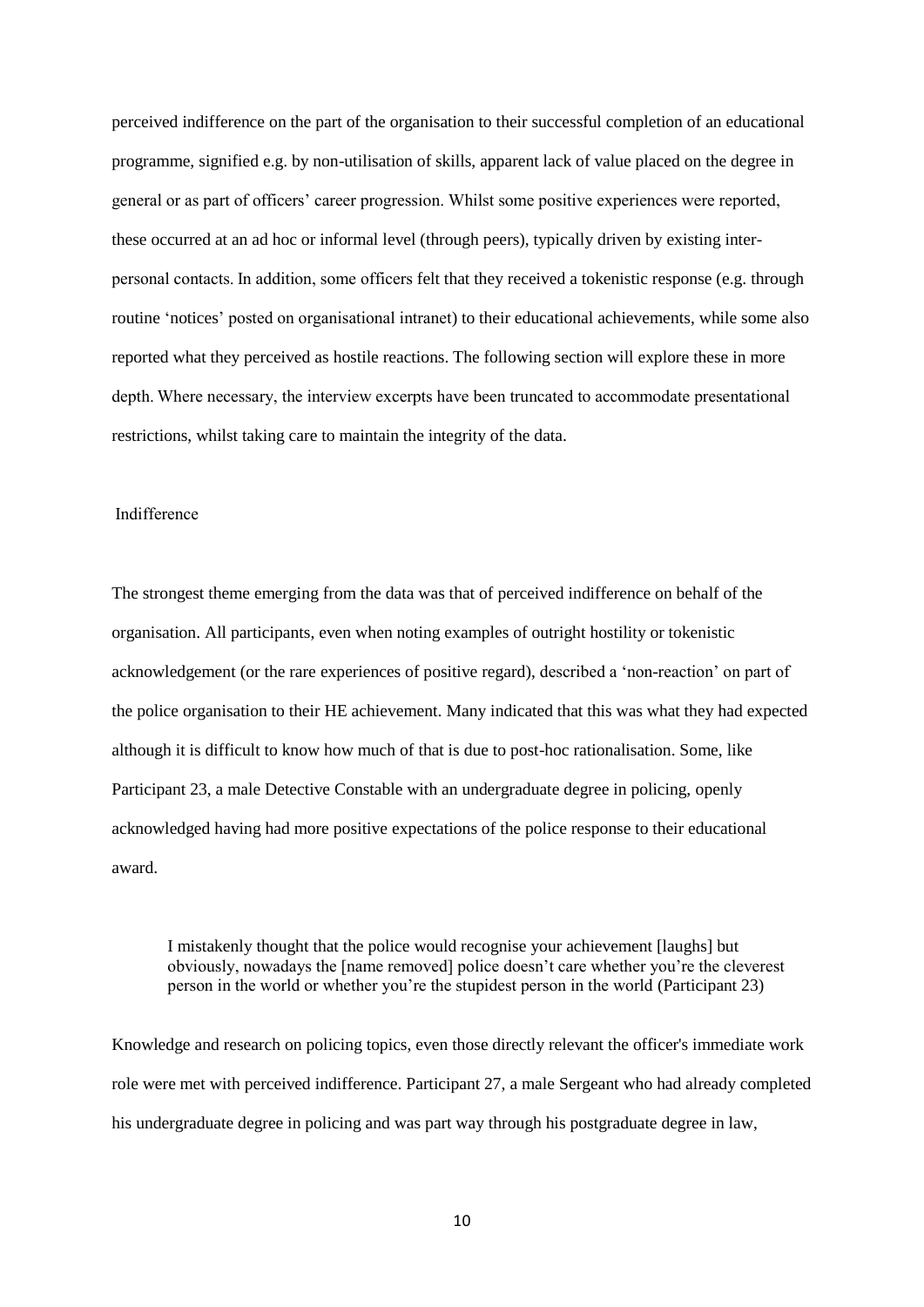commented on this explicitly. He had identified an issue within his own work role and completed a dissertation on it.

I've been in [unit] so long there's been a real lack of female officers in [unit], it's not gone up from 5% in the last 20 years. Even though the amount of female officers has increased twofold. No interest in it whatsoever. Still the same sort of cultures that are in place, especially in [unit]. [...] I think they don't even want to know. There's answers in there, in the dissertation there's answers of what you can  $do -$  just small things because there's research to support it. Not interested. Not interested, because the culture is so strong in [unit] (Participant 27)

In a similar vein, Participant 4, a Sergeant with a policing degree, relates his experiences of having

studied organisational change and then attempted to apply this knowledge to his work.

We studied it and we looked into it and we looked at the limited research on it and we found out the general over-riding things and we wrote our bits on it and then coming back into the police ... And I said "well look, I'm not being funny but I've done research on this.' Not interested. "But you're doing it wrong," "We're not interested, that's the way we're doing it (Participant 4)

The experience of Participant 2, a senior female officer with a PhD, expresses a similar sentiment.

I am an expert in [subject]...I've written, I've peer reviewed...And so then the service are organising how they're all [subject]….do you think they'd involve me? Despite me writing to them and this that and the other. No, not interested. I've written to the College of Policing five times because they are doing the work that I've already done. And they don't even bother to write back to me (Participant 2)

Similarly, Participant 31, an Inspector halfway through his PhD, also reports a lack of response from

the organisation to knowledge and skills that he perceived as relevant.

I registered my work as you're meant to through the What Works Centre, College of Policing and I also sent a précis of my study to the Evidenced Based Policing Unit within the [organisation]. I didn't get any response, confirmation from them whatsoever to say thank you very much for letting us know that you're doing the study... But those skills, that experience is not – that's why I keep coming to 'valued' or 'used'. I don't feel as though I'm being utilised in the way that I could be. There's no talent management within the organisation around. No strategic kind of mission. We've got all these people with these skills and attributes, But there's no real 'let's make the best use we can of that resource' (Participant 31)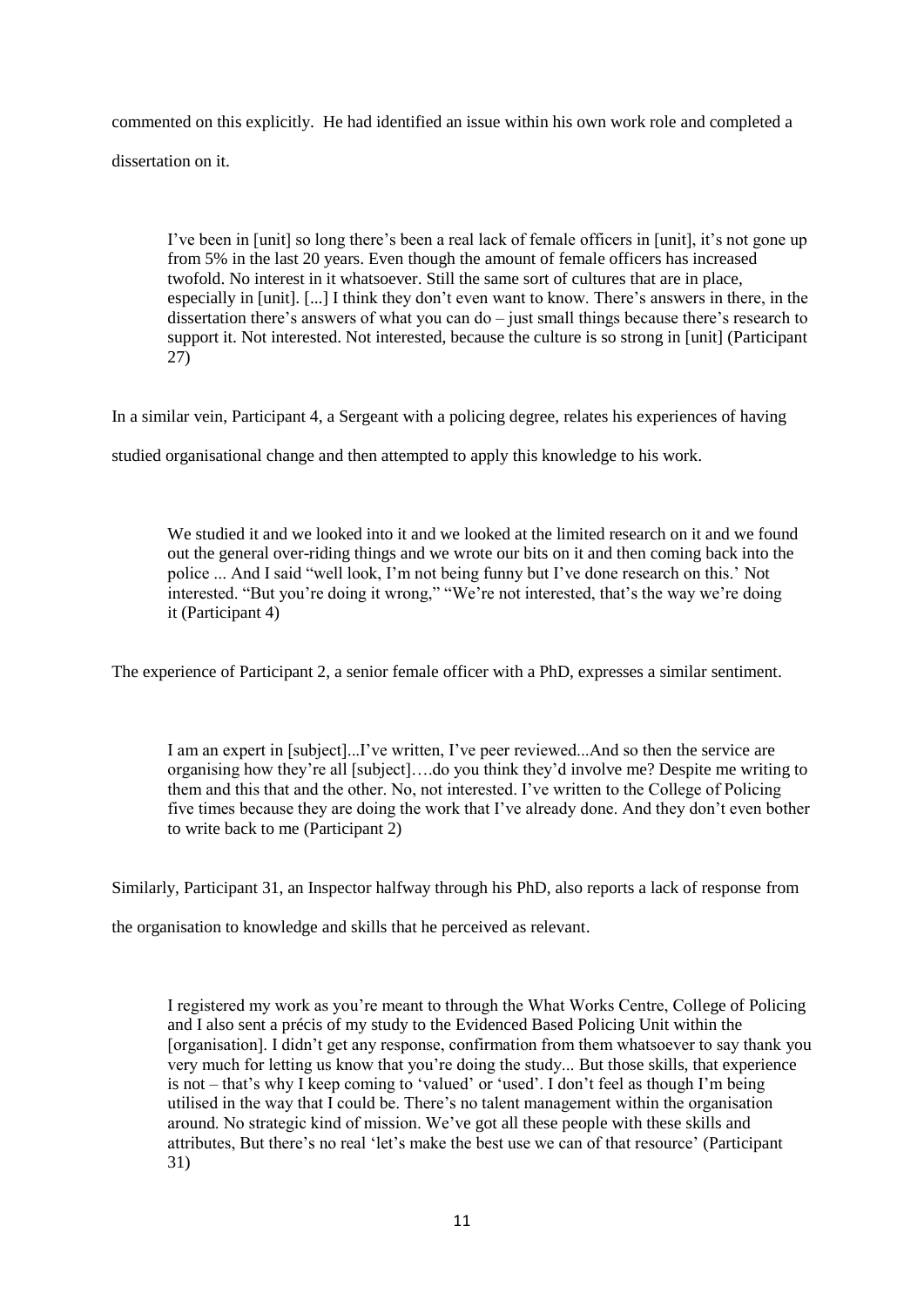As the above interview extract suggests, the perception that officers' newly acquired skills and knowledge were being overlooked tended to impact negatively on officers. Participant 9, a PC who has studied to a postgraduate level (in a policing related topic) during her service, relates her experiences:

I haven't been used, I can't say, even though like I've updated HR that yes I have this qualification and stuff like that. I think there should be somebody who's phoning you, having a chat with you to say "well what did you do?" and see if they can use you in a particular setting. But you just update them and that's it. (Participant 9)

When asked how that made her feel, she answered:

Useless. You're there, you've got it, you know, but nobody's interested. And some of us, we don't mind volunteering even if I don't get paid because I know I'm developing myself, I'm keeping myself active. Unlike me studying and not really using it then after a while you become rusty. (Participant 9)

In contrast Participant 21, a Sergeant with an undergraduate policing degree was one of the few who

described his studies contributing to a work-related project.

My team has used it. My Chief Inspector has shown an interest in it and wants to implement it across the cluster. And I've even had a couple of people from some of the neighbourhood policing teams who I follow on Twitter, get in touch with me personally and say "I'm interested in what you're doing, can you send me what you're doing." (Participant 21)

This participant's response to how that made him feel was, consequently, markedly more positively:

It's validating. It's validated the work that I've done so far in a way that not getting recognised by senior managers sometimes doesn't do. But there is a sense of pride there, it feels finally worth it and that finally someone's actually listening to – not necessarily listening to me but listening to what the evidence and what the research shows. (Participant 21)

The value attributed to HE degrees, according to the interviewees, seems constrained by officers' rank and role. Most notably, interviewees expressed a perception that the graduate qualities of those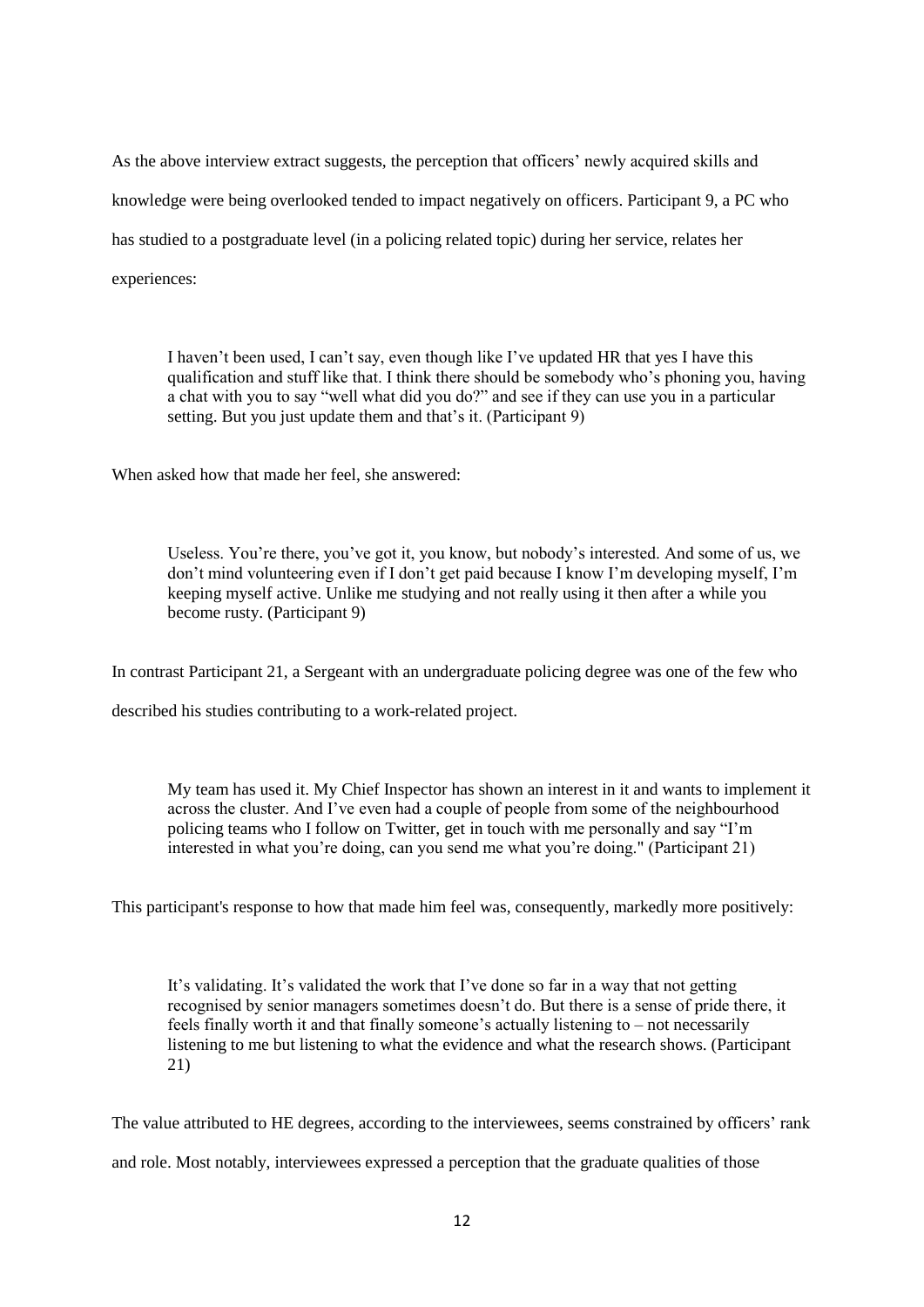entering the police service with a degree were more highly valued than those who acquired the same qualities whilst 'in service' as Participant 28, a female Inspector with an undergraduate policing degree, explains:

We've got so many people who are graduates at different levels and I think the organisation looks far too much at what is outside rather than what is inside. We've got fantastic people in this organisation at different ranks, all the rest of it, who've got some fantastic ideas but are effectively overlooked. This organisation, they put so much emphasis on graduates and I am a graduate, and I'm a graduate in Policing and I'm still waiting with 450 people to find out tomorrow whether or not I'll be promoted in a job that I already do and I have done for three years. So that's the frustration, that's the negative because there is absolutely nothing that I have filled in [in the application] that gives me the edge because I'm a graduate. It hasn't benefitted me professionally in any way at all (Participant 28)

Similarly, Participant 7, a male Constable with a criminology degree, comments:

Nothing, it means nothing in the [Police Service] to have a degree as a police officer. It makes you feel devalued in some ways... If you've got a 2:1 you can go straight through the process, straight in to training and in three years you'll be an inspector. For me to do the same from now it would take me a lot longer yet I've got eight year's experience as a police officer in loads of different roles and have done a degree during my service and there's no assistance for me in any way to do that. So they obviously see a value in officers with degrees – coming from the outside. But they don't appear to value officers who are already in the police who have degrees (Participant 7)

We will explore some of the potential cultural and structural reasons that may help explain these data in the discussion section, First, it is necessary to note two other types of experiences related by the participants.

# Hostility

As noted, indifference – from the organisation, colleagues and superiors – was the most overwhelmingly common experience or perception reported by graduate officers. However, some also shared stories of explicitly negative or hostile responses. Such reactions, when reported, tended to come from line managers or other superior officers, suggesting that the hierarchical rank structure of the police bears some explanatory relevance here. Two interview quotes below illustrate this, though it should be noted that the first relies on an anecdote rather than direct experience. The first comes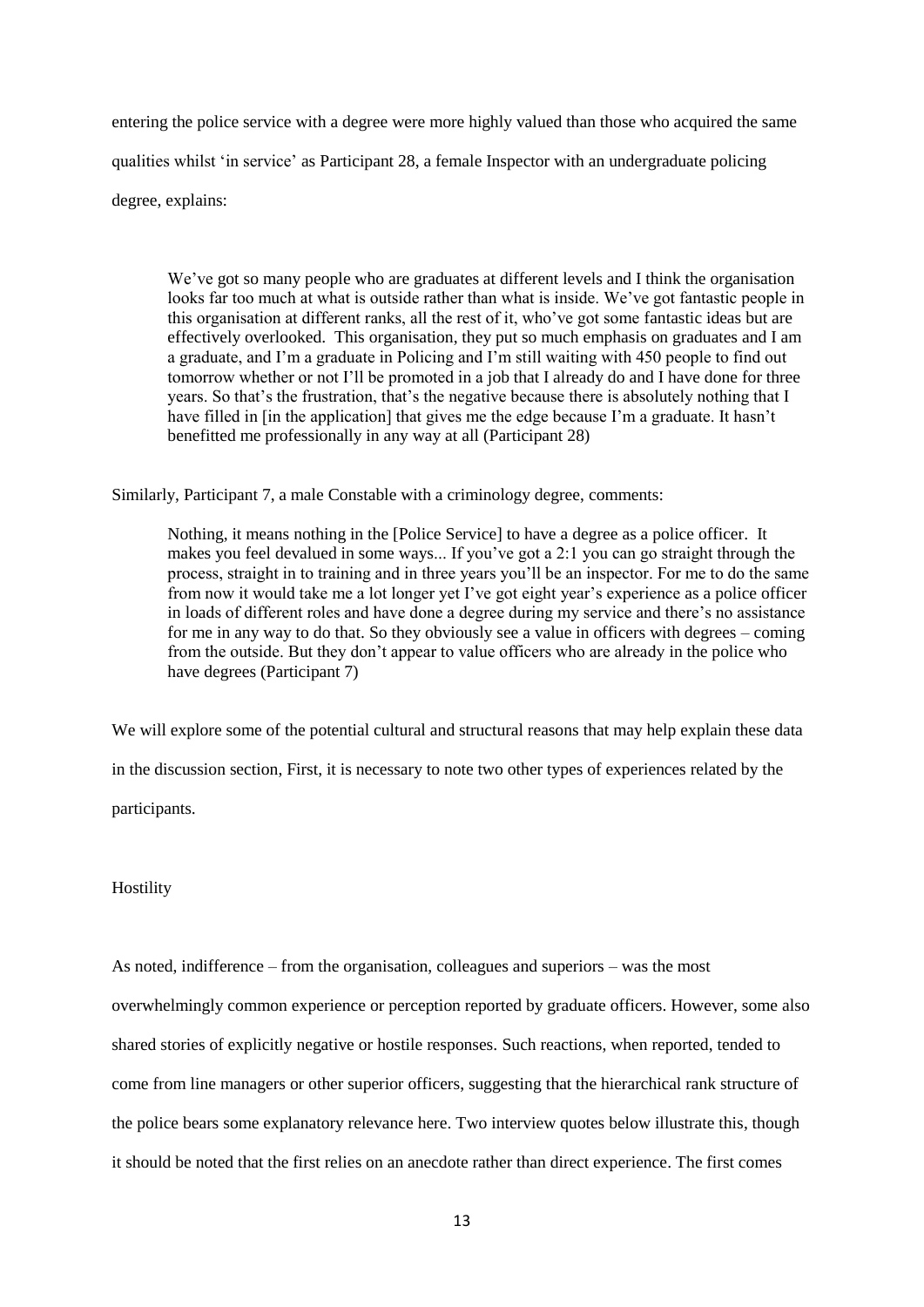from a male Inspector with a pre-service degree and an in-service postgraduate degree, both in disciplines not directly related to policing. Participant 26 is a male Sergeant with an undergraduate policing degree.

There was a guy came in he had a PhD apparently and on his email signature it sort of said you know – PC 452 ST, PhD at the end of it. And apparently his sergeant said to him "take that off you \*\*\*\* that means nothing." And there is still very much a culture of a degree is something that you ought to hide (Participant 3)

The guy that sat down next to us [prompting a change in interview location] is my Chief Inspector. He knows I've been doing it [the degree], he has said in three years four words on the subject. And that's when I came up with an idea that he hadn't thought of first – completely unrelated to the degree, but he thought that. "That's that effing degree," were his words. And I looked at him and said "well actually it's not but clearly that's what you think." So yeah, I haven't put a picture of myself in my gown on my desk – I don't think he'd be impressed! (Participant 26)

Participant 24, a Chief Inspector with two undergraduate degrees, one achieved pre- and the other in-

service, recalls her experience upon joining the police after her first degree;

Because I always remember, when I first joined this job and I'd finished my maths degree. I passed out of [training school], went for our first day on what was then called DivisionAnd I remember going in with the other probationers for this so-called welcome meeting. I remember that he [Chief Inspector] said, he just looked down and he said to me "yeah, PC X, I don't think a degree's going to do you any good in this job." I never forget him saying that and it was almost like I'd been marked out as a graduate, marked out as if it was a negative thing. So I never mentioned it. And I know that's a common experience because I know my colleague has had the same sort of reaction and in those days it was. I love the fact that you could now say 'oh guess what, we're taking in graduates and we're taking them in at inspector level.' I think if I did they would just be turning in their grave. It would be too much for them to comprehend, they wouldn't have understood it at all. And I remember being told as a probationer, I was told that I asked too many questions and that I would fail. That they would sack me if I continued to ask questions. I got a very damning first report because I asked too many questions (Participant 24)

Tokenism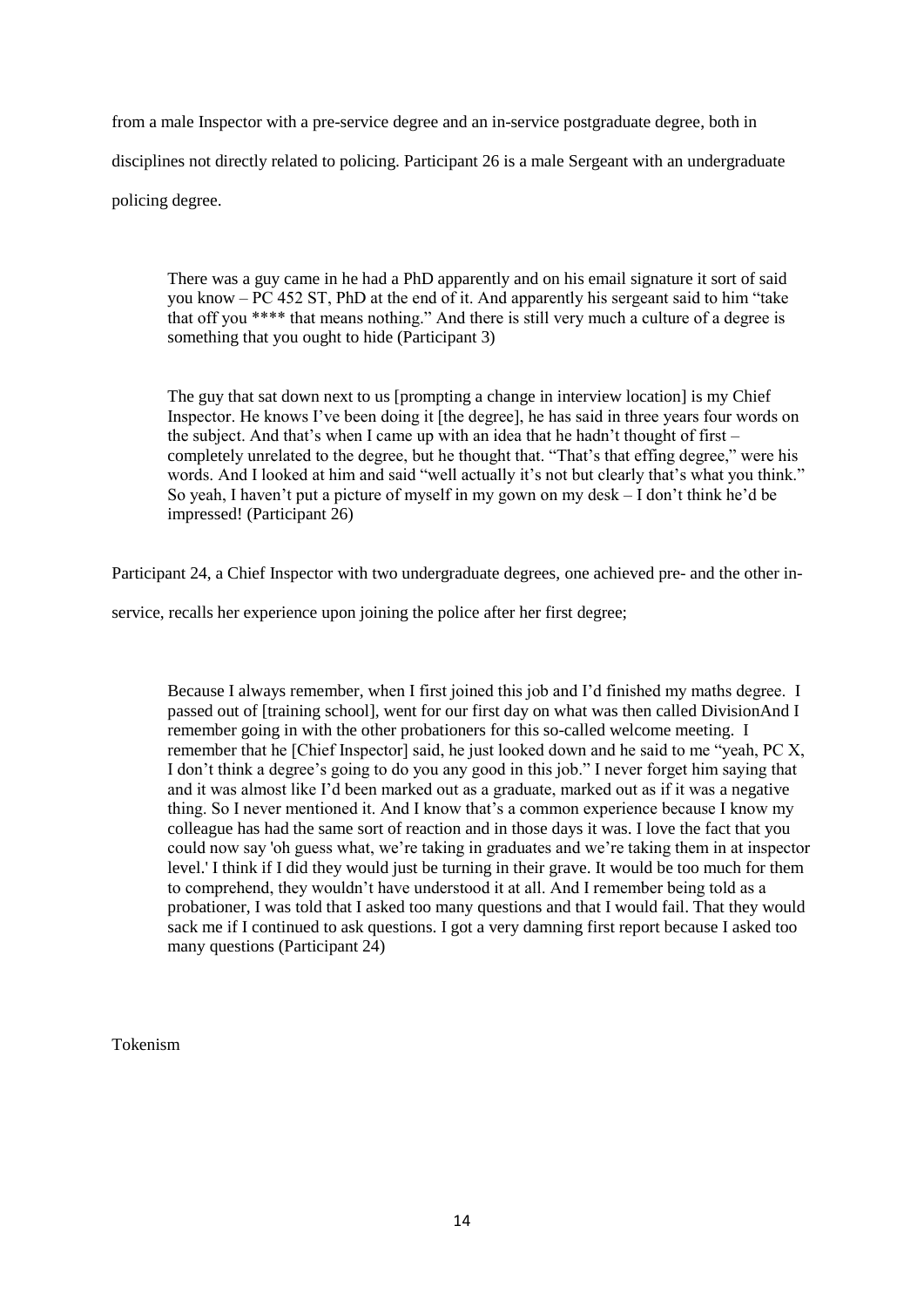On those occasions that officers' HE achievements were acknowledged, it was usually reported as being done in a tokenistic manner as Participant 8, a male Constable educated to a postgraduate level both pre- and in-service, observes.

I don't know if it's valued, I think they just expect to see it. 'Do you have your degree? Yes you do. Fine...' I think it's very much a tick box (Participant 8)

A number of participants related stories of the organisation acknowledging those officers who had successfully completed university degrees through the issuing of police notices on the organisation's intranet:

There isn't anything. There's no, other than it being put out on the Intranet whenever you pass, just as a cursory thing, somebody phoned me up and told me I was on there. Nothing (Participant 18)

I think they put it in notices all the following people have got a BSc because one of the other people pushed for it, one of the other people who graduated at the same time pushed for it but I don't think it's been recognised at all (Participant 24)

This type of recognition was not rated very highly by the officers who reported that they would have

rather had a more practical opportunity to put their newly acquired skills and knowledge to practical

use within the organisation. Participant 4, a Sergeant with an undergraduate degree in policing,

conveys his sense of personal and professional disillusionment clearly:

I've long ago given up bucking the system and worrying about… I should be more angry than I am but you might as well throw rocks at your head, the only difference it'll make. I'm disappointed, not so much in that because I know the way it's a big organisation. I would have thought there would be someone in the organisation going "oh right, we've got a pool of newly qualified, therefore obviously quite keen because they've gone out of their own way, on their own time with their own finances to get this degree, let's utilise this, let's set up a research department or something in the organisation where these newly acquired skills can be honed, directed to the benefit of the police". What they've actually done is say "thanks very much, not interested." "I've got this great idea." "Yeah, that's really nice but we're not doing it that way." I didn't really expect it to be any different. I'm disappointed for the police. I'm disappointed because I do believe that – and it's not just in this degree thing - I think it's generally they don't look at the resources they have in their staff (Participant 4)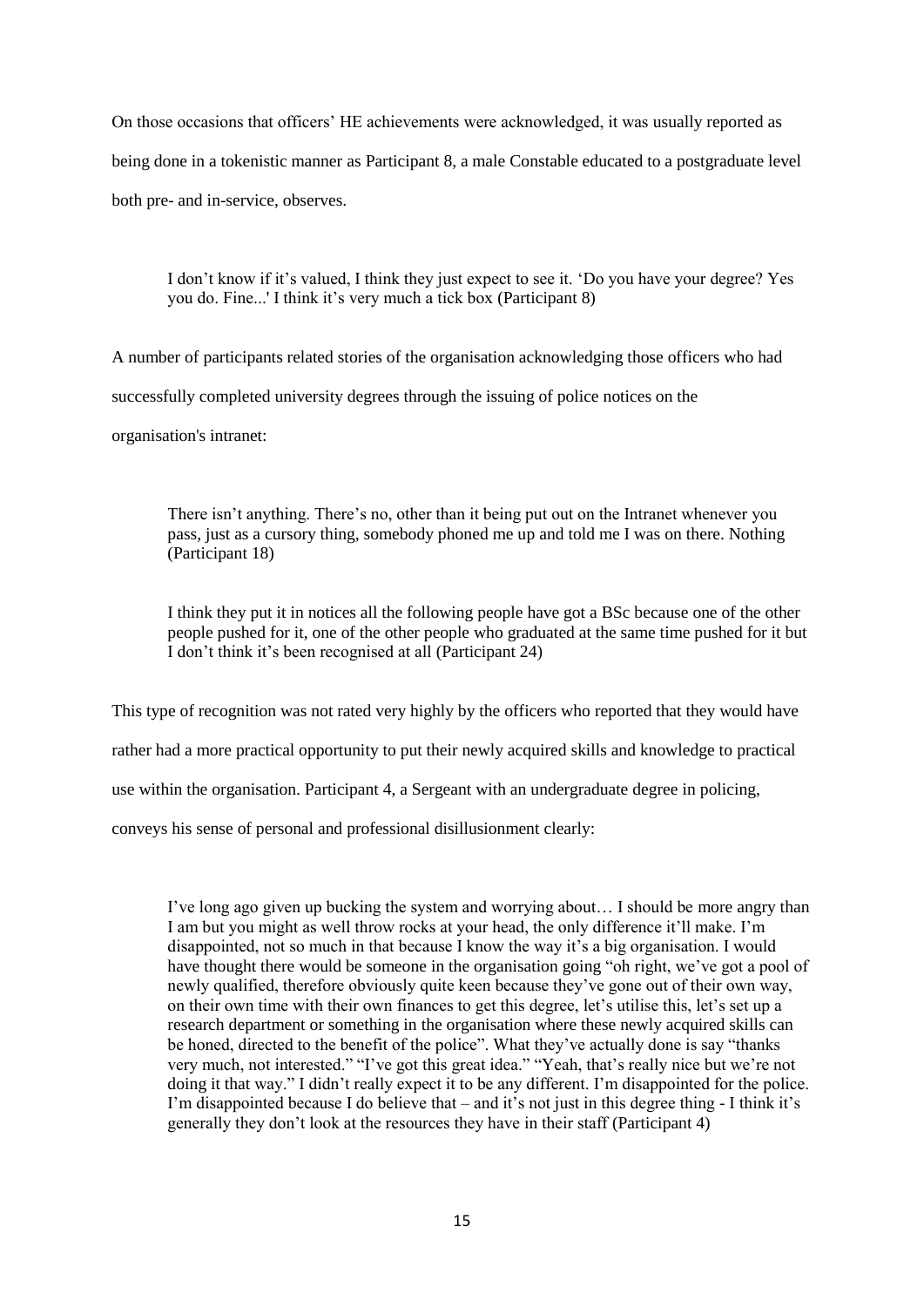It appears that the organisation had made a start at collating information about the educational and skills background of staff. However, these efforts did not go any further. Participant 1 and 16, both male Constables educated to a postgraduate level, discuss this.

There is a group led by somebody, I forget his name but we've been in email contact, who has reached out and has got a database of people with an academic history or a relationship with – yeah – it hasn't gone anywhere. I don't know if it's a case of me failing to pursue it… (Participant 1)

HR's got it [details of degree]. The research unit's got it. They've got a copy. They used to have a website that was taken down, a unit, a section of it was taken down. But every research done and sponsored by the [service]... They were there, spanning ten years. (Participant 16)

When officers' HE related skills and knowledge were used, which according to the data, was very rarely, there was a perception that their attributes were being used at a superficial level. We have heard from Participant 24 already and her experiences are echoed in those of Participant 29, an

Inspector part-way through his PhD.

Sometimes when they thrust something at me, because I've got a slightly mathematical background I'll say 'yeah but that's meaningless. The numbers are low, statistically that's not going to be significant.' I keep saying to them 'that's not a very good statistical tool when you're talking about this sort of thing and you'd be better…' and they just look at you and you think 'ok, I'll give up now' (Participant 24)

They think because you can read and write you might want to look at some cost saving measures for them or do some sort of weary report that you might not have any interest or indeed specialist knowledge in, but because you can read and write you might be a safe pair of hands. And it's almost an exploitative, rather than a relationship, rather than a collaborative approach about how do you think this might help the organisation? It's "X can read and write, here's a safe pair of hands, go off and write..." whatever they need writing (Participant 29)

Wider Contextual Data

Whilst the current paper focuses on the interviewees' perception of the organisation's responses to

their HE study, it is important to place this in the wider context of the other key themes from the

complete research project. Particularly, the participants' motivations for HE study are likely to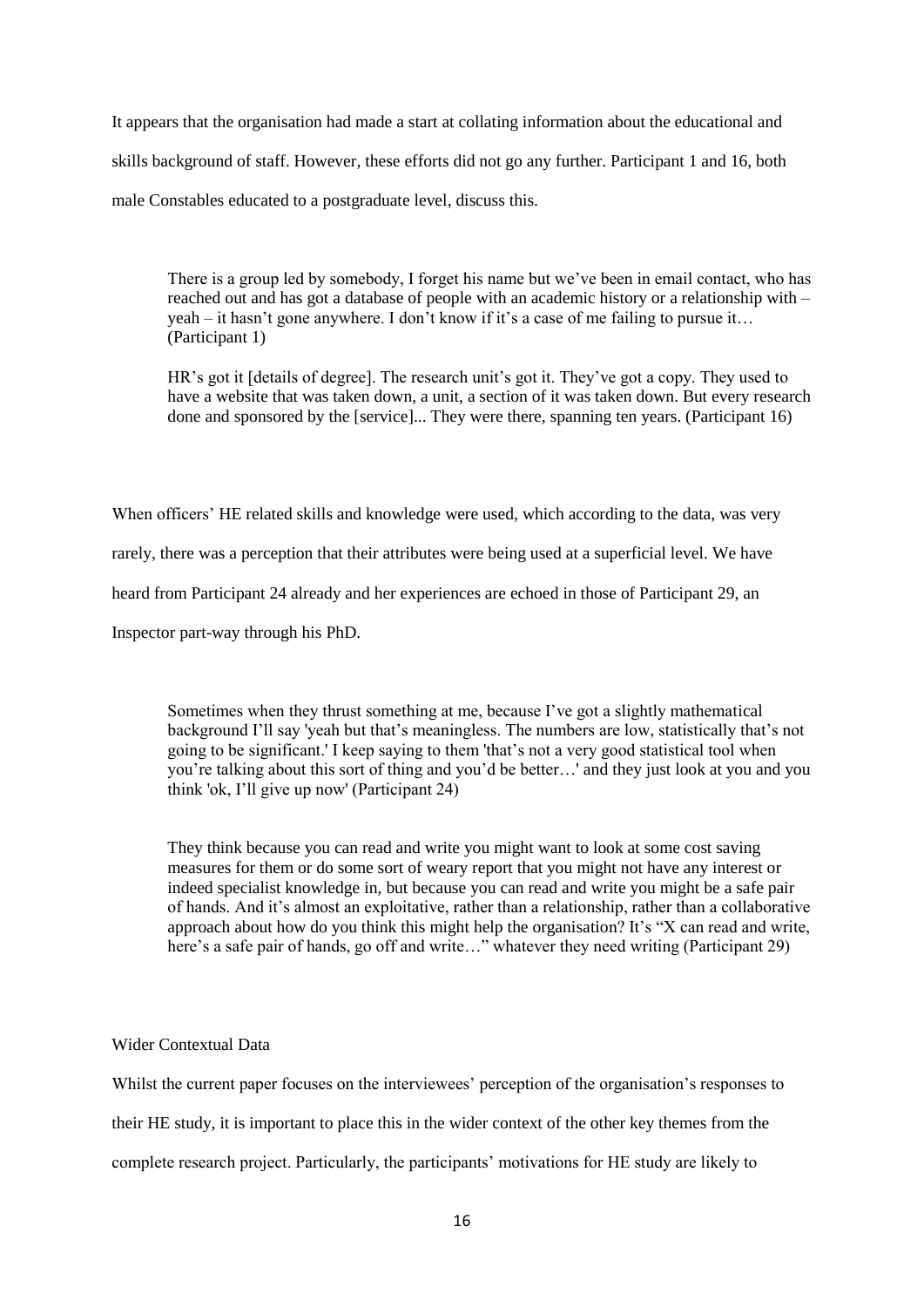mediate their experiences. These were a combination of professional and personal factors, including sense of achievement and 'proving oneself', potential benefits for career advancement and 'future proofing', i.e. widening one's opportunities for post-police career progression. Preliminary analysis suggests that interviewees' initial motivations were moderated in light of their organisational experiences during the process of HE engagement. A second related theme emerging from the interviews was the 'response to response', i.e. how the participants reacted to the perceived indifference, hostility or tokenism from the police organisation. This could take a variety of forms. For example, some officers concealed their studies whilst others were provocative in their overt commitment to Higher Education. A more detailed exploration of either the motivations or the consequences of organisation's responses is beyond the remit of the current paper but provides a crucial context and a fruitful area of further dissemination.

#### **Discussion**

The findings provide two key areas for further discussion. First, around the value of an HE qualification and, second, around the cultural and structural integration of 'in service' graduates.

## Value of an HE Qualification

Despite the rhetoric of police organisations' value of HE qualifications, our data suggests that a majority of police officers in our sample perceived the organisation as being indifferent to those who successfully complete degree programmes. Some also experienced reactions that were more openly negative or hostile. Recognition, when present, was reported as being tokenistic, and only rarely did officers feel they had the opportunity to utilise their skills and knowledge in a professional context. Behind these headline findings, some interesting nuances emerge. First, our data suggested that those who have undertaken 'in-service' HE qualifications perceive their degrees to be of lesser value than when entering with a similar qualification. In this respect, it appeared that the police were able to accommodate the 'graduate' label if present prior to joining the service. The current rhetoric of

17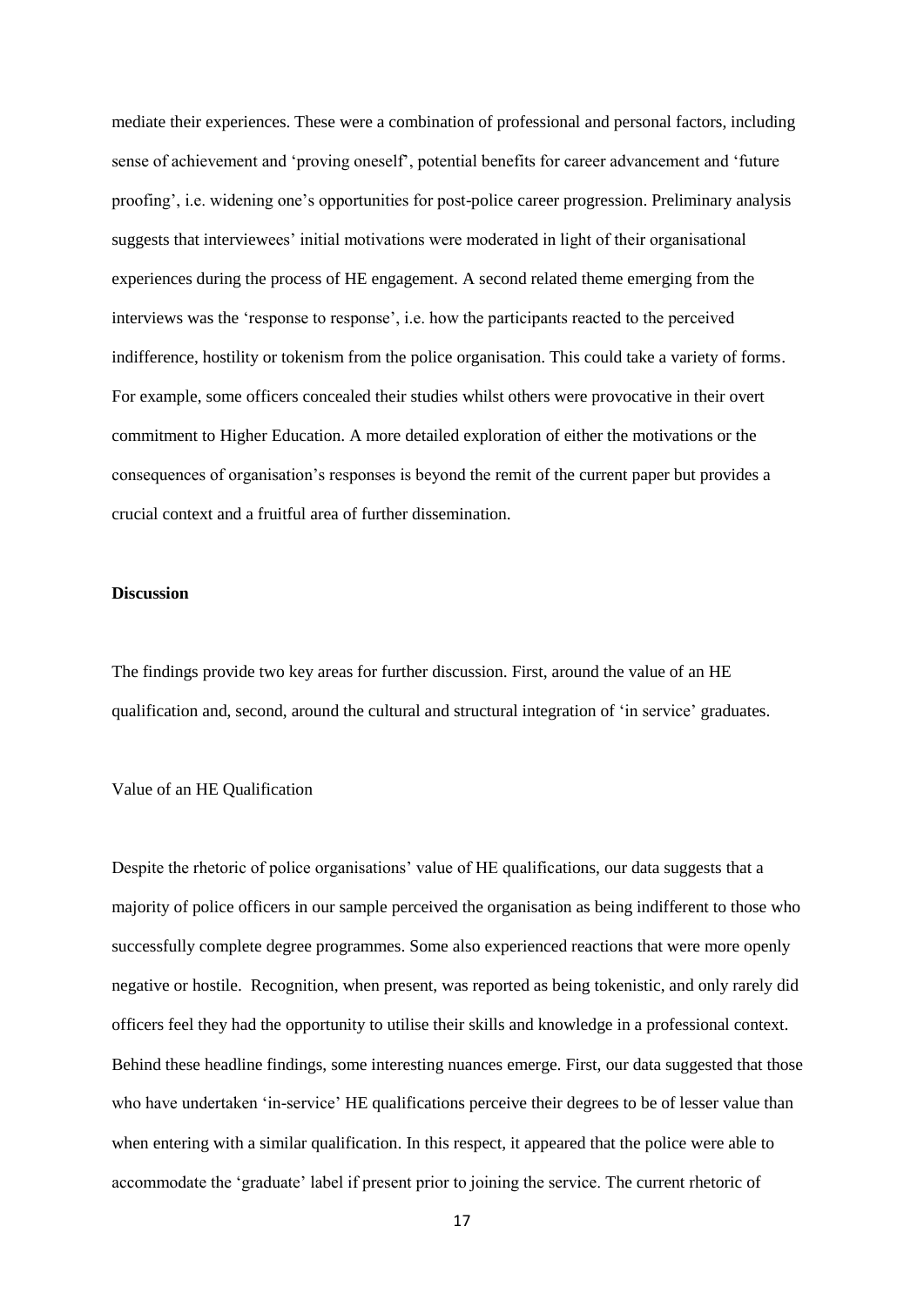changing the police to a graduate profession thus remains challenging. The data did not investigate the experiences of the new graduate entrants, and thus a question remains whether their skills and knowledge are utilised in any substantively different way from those who graduate 'in service'. All in all, the preliminary analysis of the interviews suggests that, for 'in service' graduates at least, the value of HE lies in its symbolic cultural capital rather than in the knowledge and skills graduate officers bring to the organisation and practice of policing.

Reasons for this likely stem, in part, from the police's views on what constitutes 'knowledge'. Clark (2005) describes two 'ideal type' perspectives into professional expertise. The first is 'knowledge focused', being formal, systematic, theoretical, developed via accredited research and transmitted via (academic) publications. The second perspective is 'agent focused', resting on the assumption that *"professionalism resides in the character of the professional as a person"* (ibid: 186) and is thus by necessity subjective, acquired through experience and acceptance of personal responsibility. Police professionalism has, traditionally, relied on the latter and without a doubt, contextualised knowledge is important for police work (Thacher, 2008), as well as being increasingly valued in HE as evidenced by the adoption of various problem-based learning approaches. However, the imbalance has negative consequences as evident in the experiences of the graduate officers interviewed here.

Fraser (2008) describes 'common sense' as the 'knowledge engine' that drives the police organisation, creating a culture where *"you don't need rigorous evidence to back up any argument or decision, just personal experience"* (ibid: 163). Graduate officers challenge the 'habitus of policing' and the established credibility deriving from practical experience. They are willing and able to question why things are done the way they are (axiomatic knowledge), how people and events are categorised (dictionary knowledge), the methods (directory knowledge) and values of policing (recipe knowledge) (Sackmann, 1991). What is particularly problematic is that they are doing this from *within* the organisation, which makes its reactions (ignoring, discouraging, placating) understandable. That said, there is evidence to suggest that the advent of evidence-based policing will provide a shift away from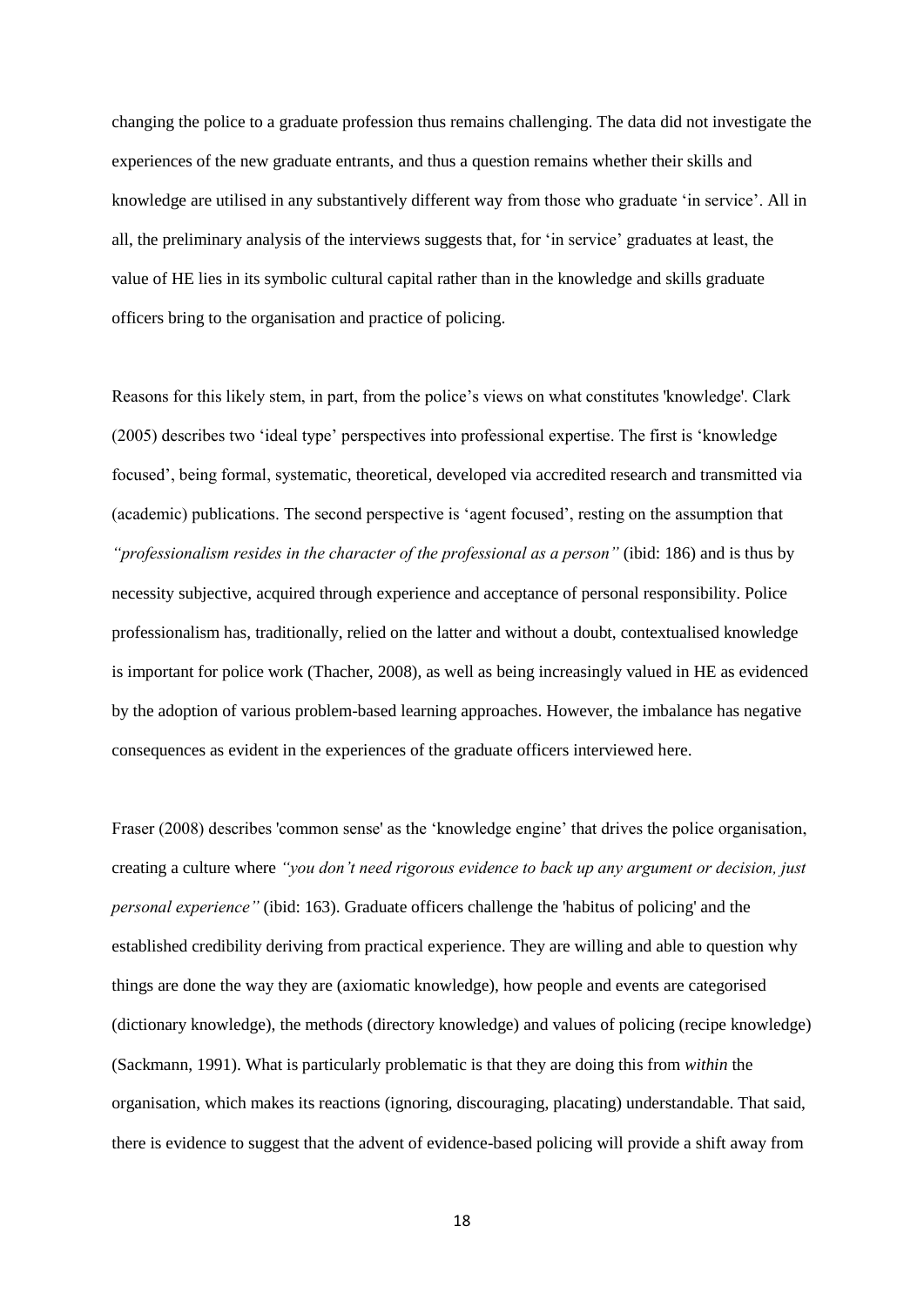such 'common sense' approaches For example, Telep and Lum (2014) suggest that receptivity to academic information is integral to imbedding evidence based policing in organisational practice.

Second, there was a perception that those officers of a senior rank were more likely to be accepted as graduates, than those of the constable or sergeant ranks. This feature is supported by Bryant et al's (2014) reference to the 'excluded middle' in police education, where higher ranking officers and new recruits are encouraged to engage with education, while those between the two are effectively dissuaded from doing so. Despite these findings, the rhetoric of the value of education permeates modern policing as is shown by this year's PEQF consultation.

## Structural and Cultural Integration of Graduates

There appeared to be little reported structural integration of 'in-service' educated officers by the police organisation. None of the interviewees reported that their degree qualification directly influenced their subsequent career, role or deployment by the organisation. Numerous respondents highlighted the lack of response by the organisation to their successful completion of a degree although some received acknowledgement of their attainment through notices. Others had more negative experiences. For example, Participant 2 experienced a real reluctance on the part of the police organisation to draw on her expertise and PhD research. The central finding regarding structural integration of officers following an 'in-service' degree was that they felt that their skills were effectively ignored.

In terms of cultural integration of officers gaining a degree whilst in service, the findings show a little more variation. Many officers found close colleagues in the organisational environment supportive of their achievements. Others witnessed elements of informal hostility through comments suggesting that their degree was irrelevant, something derided or the academic process a means of ingratiating oneself with superior officers. The data suggests that these cultural responses may have contributed to some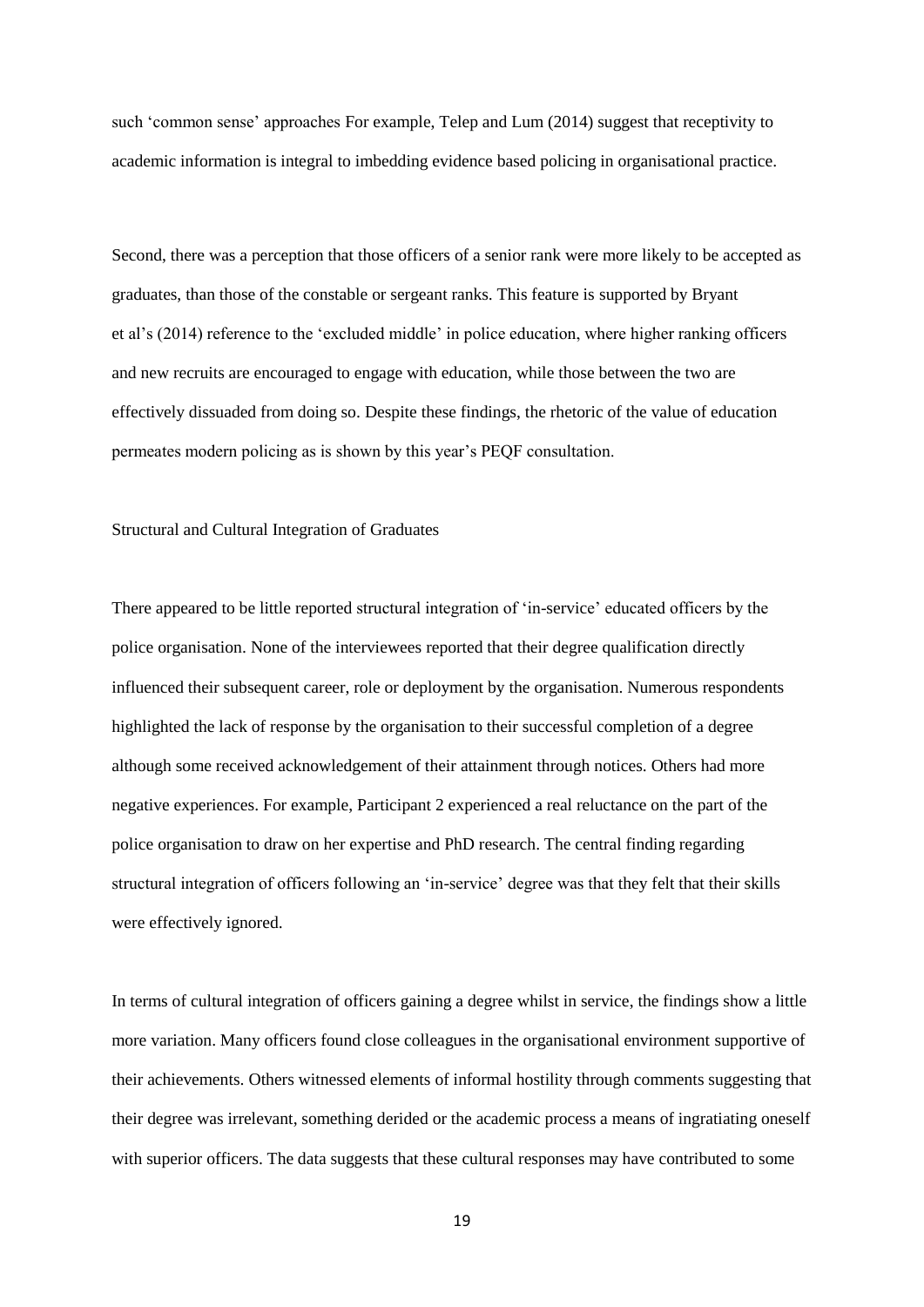interesting coping mechanisms. Some interviewees were effectively 'flying under the radar' by selffunding their studies and not applying for study leave. Some hid their educational engagement from even close colleagues. Conversely, others used post-nominal letters as a means of standing up to the culture that they felt had not supported them. For many, the perceived lack of support and acknowledgement for their academic pursuits meant that whilst they joined a degree programme with professional development in mind, they quickly learnt to re-assess its purpose as either 'personal development' or as a means of 'future-proofing' in an occupation that no longer represented a long term vocation. What is of particular interest here is that many of the interviewees continued to value their HE experiences and qualifications (and the values associated with HE) regardless of the structural or cultural responses of the organisation.

Despite the rhetoric supportive of HE, many officers found little acknowledgement of this by the police. Indeed, we came across only a few instances where the police had sought to use those skills or knowledge, which officers had gained through their studies. This was considered surprising by many given the financial and study leave support that the organisation had made available to officers. At a more informal (or cultural) level, responses varied from supportive to hostile. In terms of the latter, some officers were denigrated for their engagement with HE and given the impression that it was incompatible with the work and values of police officers.

Police professionalism is implicitly connected to police culture, with the latter often viewed as having a detrimental or destabilising effect on attempts to enhance the former. The shift from a paradigm based on experience (often denoted through 'years served') to one based on knowledge (Gundhus, 2013) is likely to meet with cultural resistance. Parallel to this is a transformation from what Bryant et al (2014) term 'de facto' authority to 'epistemic' authority. Police professionalisation, as driven, in part, by 'academic' knowledge appears to be meeting with similar cultural resistance as the management reform agendas depicted in the work of Marks (2007) which highlighted the challenges of implementing New Public Management agendas in police organisations. However, at the same time, it can be argued that cultural resistance to new forms and orientations of knowledge within the

20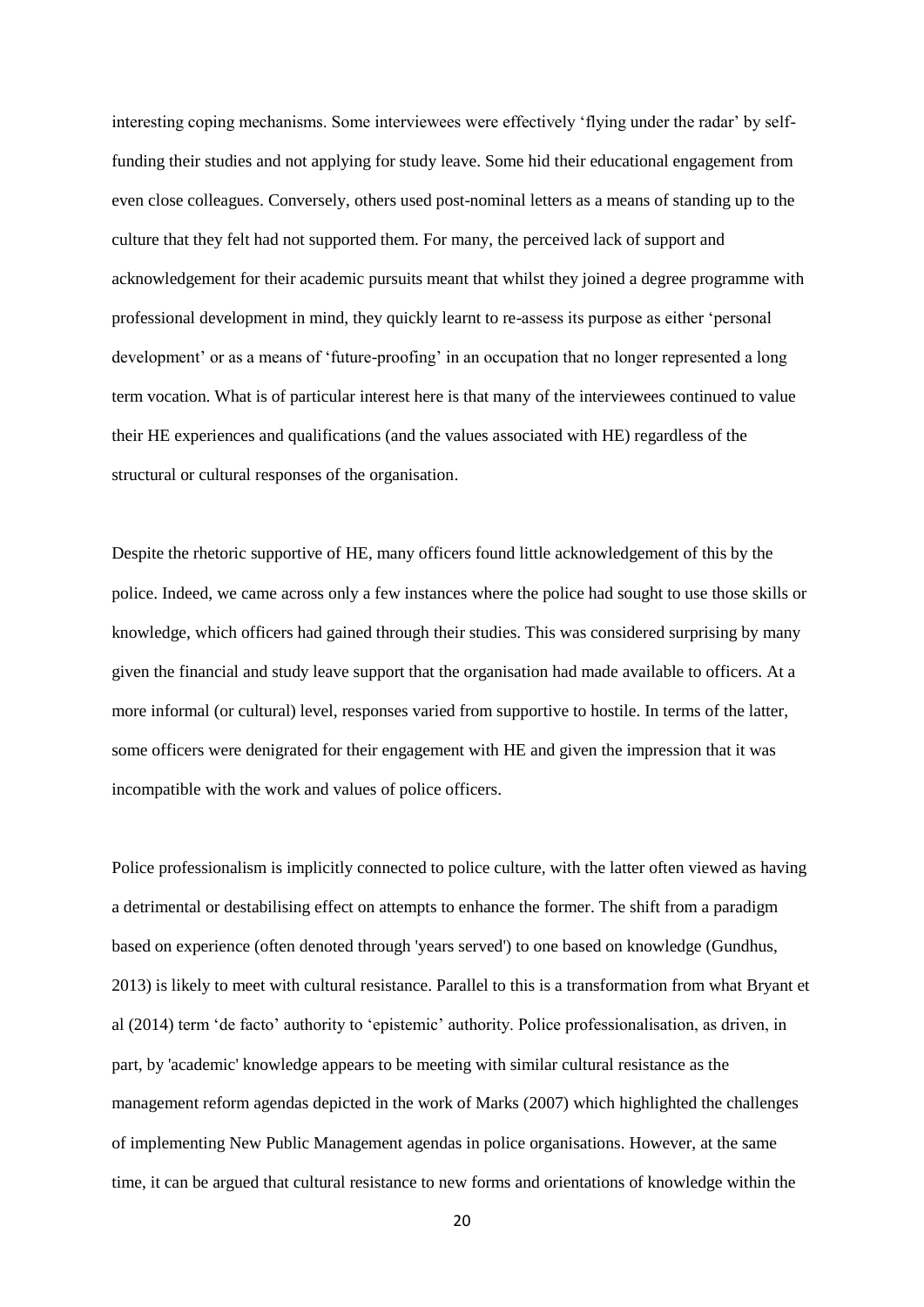police could be driven by more than a mere reactionary stance against 'change'. Indeed, what remains to be seen is whether or not the academic influence in policing proposed by the PEQF is entirely dissimilar from the reforms driven by NPM. Gundhus (2013) writing about the 'new' professions notes the presence of new structures through which to enforce control and little of the 'occupational collegiate authority' which we associate with more established professions. At the same time, we should be open to the fact that resistance to academic knowledge and ways of thinking may in part be structural rather than cultural. For example, Gundhus (ibid) identifies how the vertical hierarchy of command within police organisations is likely to inhibit officers' abilities to take meaningful decisions, especially within the lower ranks. This may prove to be the crux of the problem. Low to mid ranking officers with degrees present a dilemma for the police: whilst they possess the critical and analytic skills of a graduate, they remain situated at a position on the police hierarchy prohibiting the applications of such attributes.

It should be also noted that, some of the issues reported by our sample may be common to many employment sectors. In particular, policing is increasingly viewed as a 'new' profession in that it is a traditional vocation that is gradually becoming underpinned by professional knowledge. Other professions that have undergone such transitions include nursing and social work. Such transitions are rarely smooth and, as has been reported in research into other such employment sectors, the perceived undervaluing of graduates within such professions is an established issue (Brooks and Rafferty, 2010). Likewise, such tensions or perceptions may be exacerbated by the balance between the financial rewards associated with being a graduate in a graduate profession and the costs of studying for that award (see Matasar, 2010). Some of these challenges are directly driven by the ambiguity of policing in terms of its graduate status and whilst police organisations have engaged effectively with academia over recent years we also have to be aware that the last 30 years have seen a steady flow of graduates into non-graduate jobs (De Francesco and Jarousse, 1983). Likewise, research into experiences of graduates within the police has generally focussed on the re-entry of officers who were supported to temporarily leave the police to study before returning to the job (e.g. Lee and Punch, 2004). The

21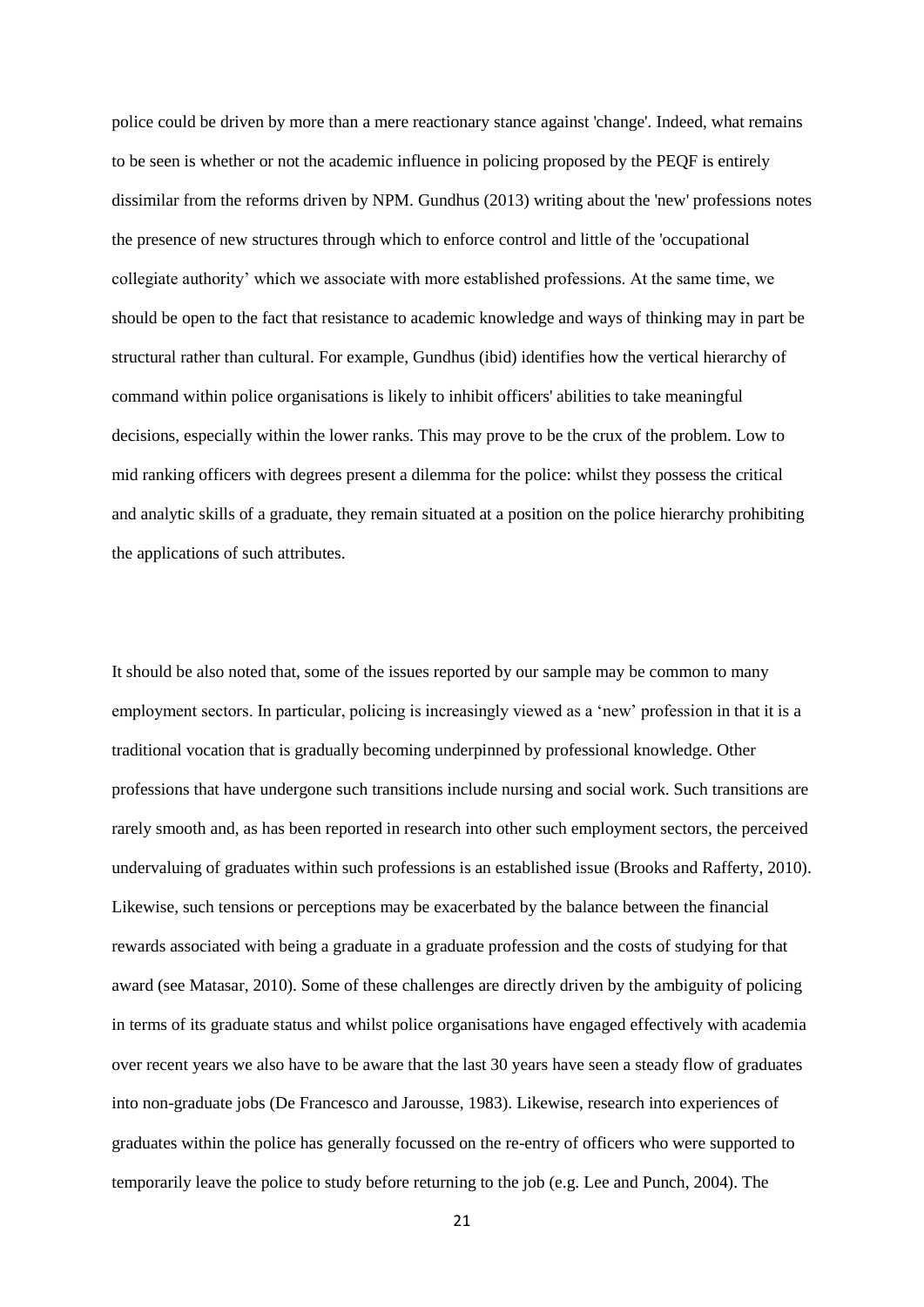sample in this research is composed of officers who opted to engage in part-time study whilst continuing to serve the police. Research suggests that those who engage in part-time degree study are less likely to realise substantial economic rewards in respect of their educational qualifications (Walker and Zhu, 2013). This appears especially pertinent in the light of the findings of this research as 'in-service' study is invariably part-time. We need, therefore, to acknowledge that many employment sectors may employ people who believe that there is insufficient attention paid to their degree, be it in respect of financial remuneration or professional credibility.

# **Conclusion**

Malcolm Young (1991: 37-8), in his classic biographical and anthropological exploration of policing, noted that:

Even at the same time as it publicly commends higher education, seeking out the graduate entrant, spending large sums on publicity to this end, and funding access to degree courses on scholarships, it also holds to a central ethic of distrust of the academic

A quarter of a century later, according to those 'in service; graduates that were interviewed, little appears to have changed. Of interest here is that whilst HE is 'publicly commended', at an internal organisational level it's value is less clearly articulated to those who engage with it. This suggests that we can identify a substantial contrast between the external facing benefits of HE at a presentational level (for example, in terms of evidencing professionalisation) and those potential benefits derived from employing practitioners with enhanced skills, knowledge and experience. This discrepancy has been keenly felt by the graduate officers in the current study. The findings align closely to the work of others (such as Punch, 2007) who show that whilst the police as an institution may aspire to be viewed as a profession, underpinned by engagement with HE, at the structural and cultural levels, the integration of HE into the police may expect to encounter resistance. It is possible that this will lessen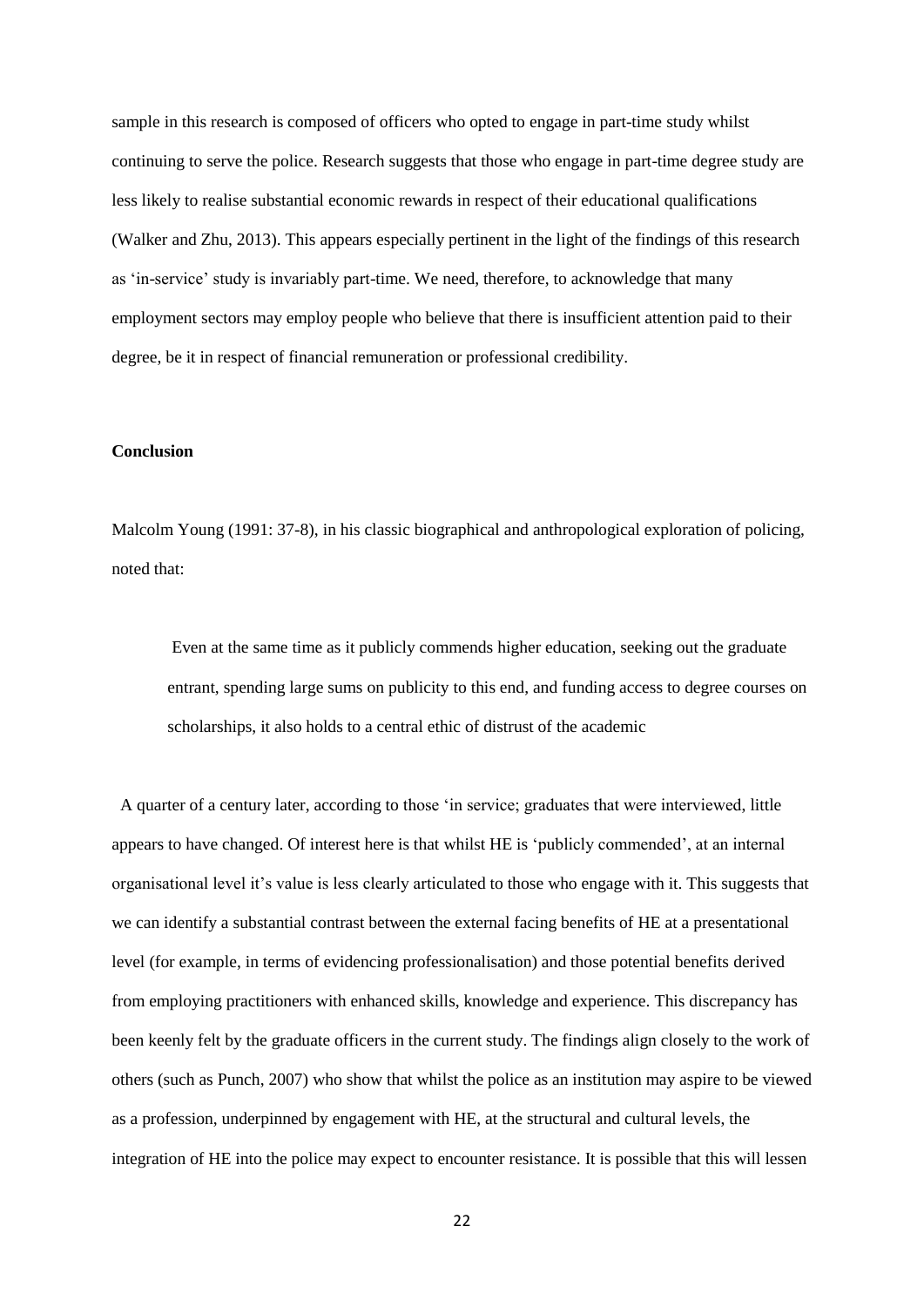due to the gradual influx of direct entry Inspectors and Superintendents from other sectors, and the introduction of programmes like 'Police Now' which provides intensive six weeks training to graduates before they take on the duties of a police officer (Police Now, 2016). Of course, this does not directly address the continued exclusion of those officers 'in the middle' (Bryant et al, 2014) whose self-initiated and self-sponsored development and career aspirations do not neatly fall under an established scheme. The detrimental impact on motivation and, through it, retention of skilled staff has potential to be substantive, and something certainly felt by a number of participants in the current study. The push for evidence-based policing may prove pertinent here, as it should, at least in theoretically and rhetorically, raise the profile and demand for those officers with the requisite research skills to implement such approaches. It will also be interesting to see how the outcome of the PEQF consultation will affect the organisation's responses to its existing graduate officers. Undoubtedly, there remains scope for future work in assessing potential differentiation in organisational response to those who enter the organisation as graduates and those whose HE engagement takes place whilst employed at a higher rank.

## **References**

Abbott, A. (1988), *The System of Professions: An Essay on the Division of Expert Labor*, Chicago: University of Chicago Press. 

Bassett, R.M. & Tapper, T. (2009), 'Coming to Terms with Mass Higher Education: Lessons from the United States and Beyond,' *Higher Education in Europe*, **34**(1), 127-141. 

Beckley, A. (2004), 'Police Training – Can it Cope?', *Police Research & Management*, **6**(2), 1-17. 

Boden, R. & Nedeva, M. (2010), 'Employing discourse: universities and graduate 'employability.' *Journal of Education Policy*, **25**(1): 37-54.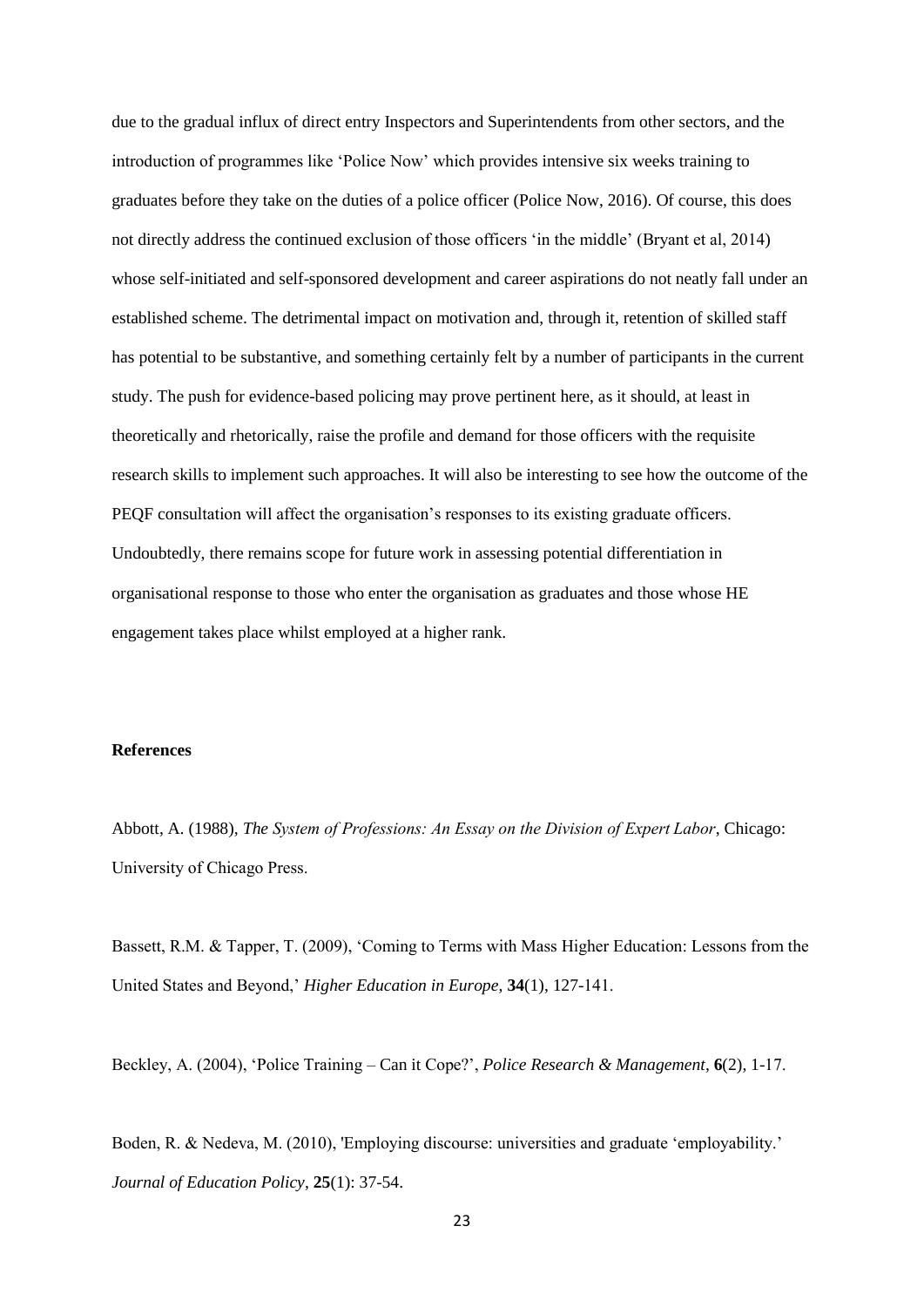Bourdieu, P. (1986), The Forms of Capital.' In Richardson, J.G. (Ed.) *Handbook for Theory and Research for the Sociology of Education*. Greenwood: Westport.  pp. 241-258.

Braun, V. and Clark. V. (2006),'Using Thematic Analysis in Psychology.', *Qualitative Research in Psychology*, **3**(2), 77-101. 

Brogden, M. and Ellison, G. (2012), P*olicing in an Age of Austerity: A Postcolonial Perspective*. Abingdon: Routledge.

Brooks, J. and Rafferty, A.M. (2010). 'Degrees of ambivalence: Attitudes towards pre-registration university education for nurses in Britain, 1930–1960.' *Nurse education Today*, **30**(6): 579-583.

Brown, R. & Carasso, H. (2013), '*Everything for Sale? The Marketisation of UK Higher Education*'. Abingdon: Routledge.

Bryant, R., Bryant, S., Tong, S. And Wood, D. (2012), 'ASC 547 Higher Education and Policing', Report submitted to the Higher Education Academy Social Sciences Cluster.

Bryant, R, Cockcroft, T, Tong, S, Wood, D, (2014). 'Police Training and Education: Past, Present and Future'. In J. Brown (ed), *The Future of Policing*, Abingdon: Routledge.

Carlan, P.E. & Lewis, J.A. (2009), 'Dissecting Police Professionalism: A Comparison of Predictors Within Five Professionalism Subsets.' *Police Quarterly*, 12, 370-387. 

Clark, C. (2005), 'The Deprofessionalisation Thesis: Accountability and Professional Character.' *Social Work & Society*, 3(2), 182-190.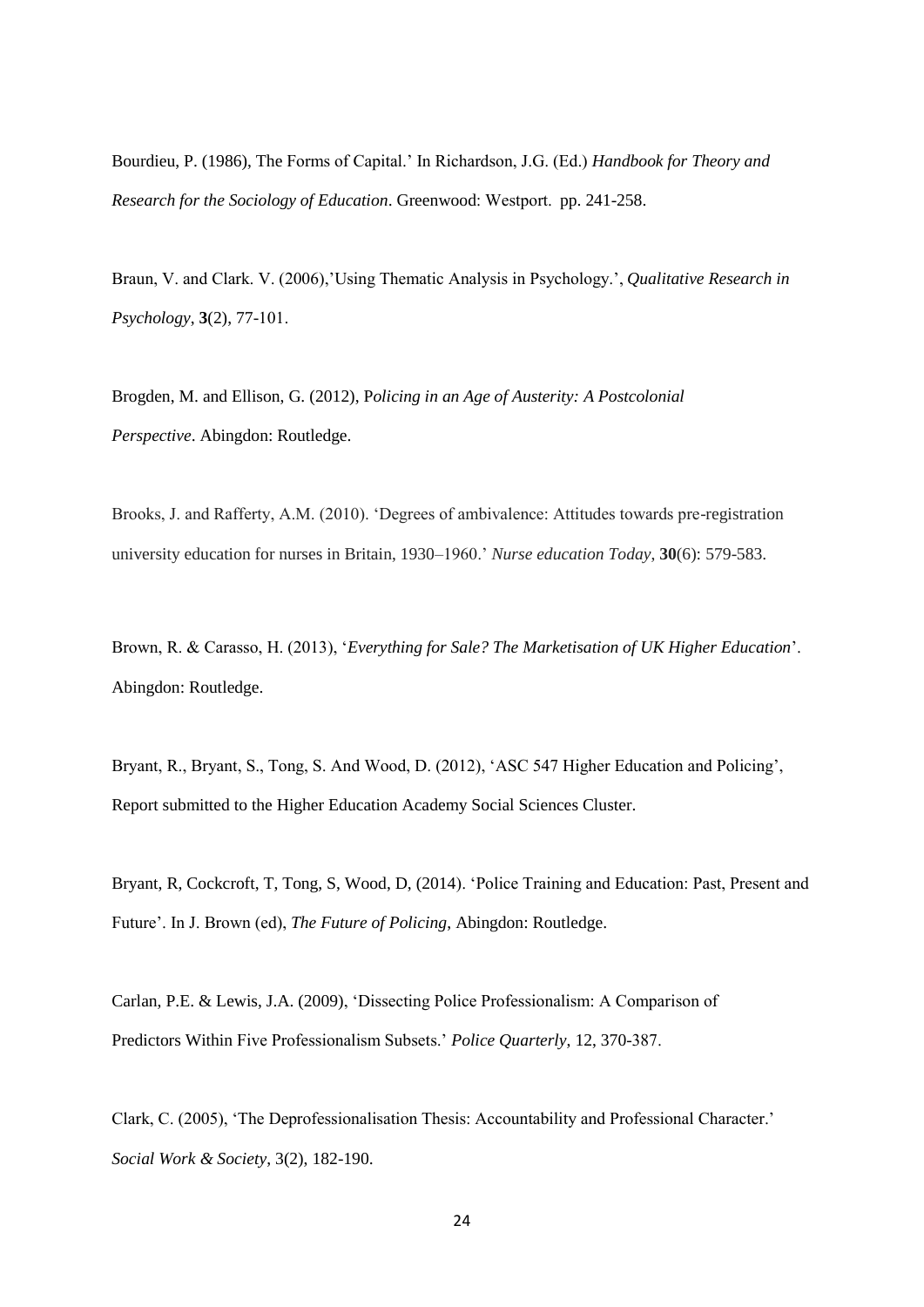Cockcroft, T. (2015). 'Golden Ages, Red Herrings and Post-Keynesian Policing: Understanding the Role of Police Culture in the Police Professionalism Debate'. *Nordisk Politiforskning*, 2(2), pp. 183- 196.

Cockcroft, T. & Beattie, I. (2009). 'Shifting Cultures: Managerialism and the Rise of 'Performance',.*Policing: An International Journal of Police Strategies and Management*, 32(3)

College of Policing (2016a), '*Policing Education Qualifications Framework Consultation*.' Available at: http://www.college.police.uk/What-we-do/Learning/Policing-Education-Qualifications-Framework/Documents/PEQF\_consultation\_final\_290116.pdf (last accessed 23 February 2016).

College of Policing (2016b), '*List of approved Certificate in Knowledge of Policing (CKP) Providers'*.  Available at: http://www.college.police.uk/What-we-do/Learning/Certificate/Pages/Listof-Approved-Providers.aspx (last accessed 23 February 2016) 

De Francesco, C. and Jarousse, J.P. (1983). 'Under-utilisation and Market Value of University Degrees: Findings of a Survey in France and Italy.' *European Journal of Education*, **18** (1): 65-79.

Ericson, R. V. and Haggerty K. D. (1997), *Policing the Risk Society*, Oxford: Clarendon Press.

Evetts, J. (2013), 'Professionalism: Value and Ideolog.' *Current Sociology*, **61**(5–6), 778–796. 

Flanagan, Sir R. (2008), *The Review of Policing, Final Report*. London: Home Office. 

Fournier, V. (1999), 'The Appeal to 'Professionalism' as a Disciplinary Mechanism', *The Sociological Review*, **47**(2), 280–307.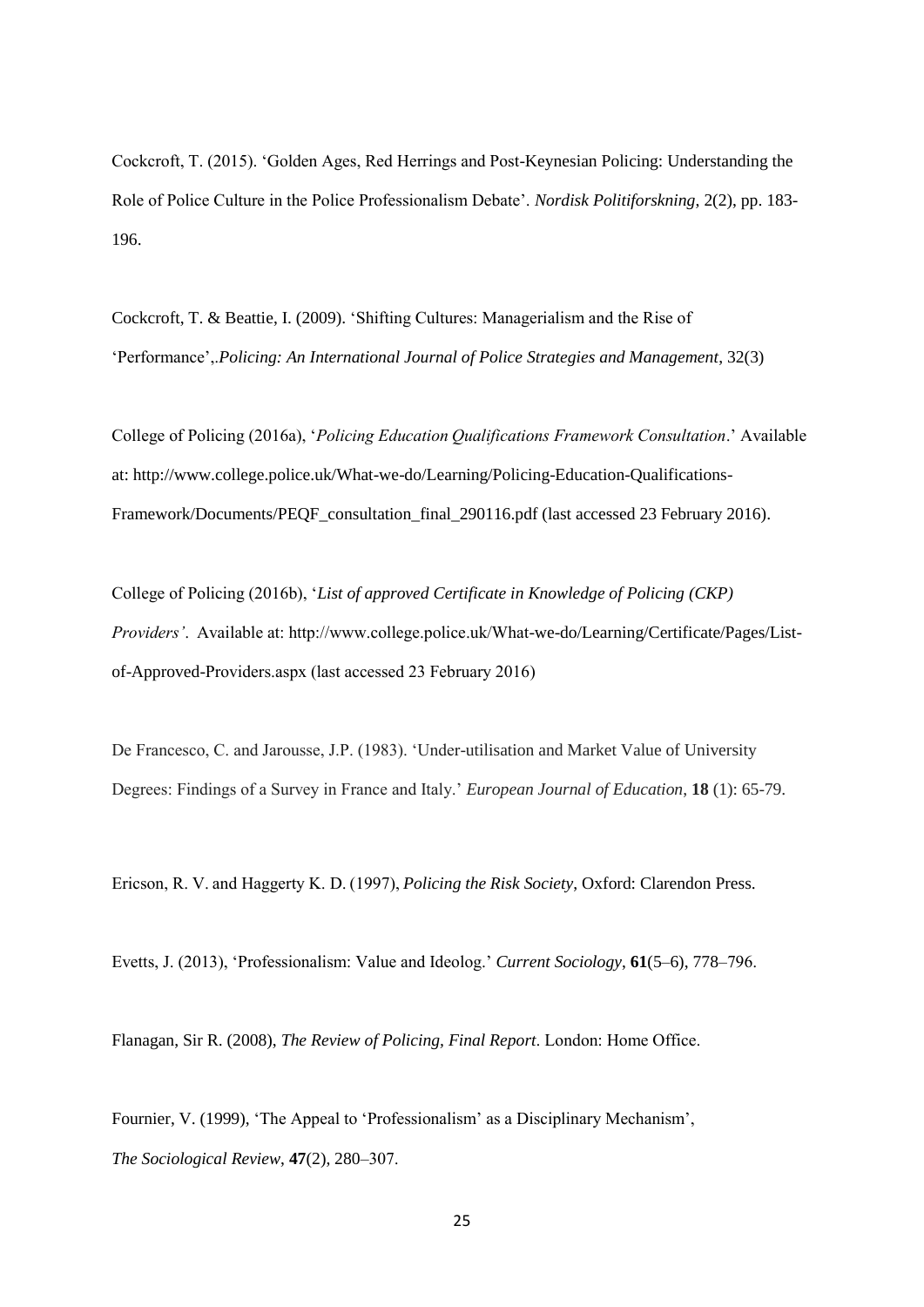Fraser, J. (2008), 'Do we Value Research?' *Science and Justice*, **48**(4)163-204.

Greenhill, N.J. (1981), 'Professionalism in the Police Service.' In Pope, D.W. & Weiner, N.L. (Eds.), *Policing*. London: Taylor & Francis. 

Guba, E.G. and Lincoln, Y.S., (1994), 'Competing Paradigms in Qualitative Research.' In N. K. Denzin & Y. S. Lincoln (Eds.), *Handbook of Qualitative Research*, London: Sage, pp. 163-194. 

Gundhus, H.I. (2013), 'Experience or knowledge? Perspectives on new knowledge regimes and control of police professionalism.' *Policing*, **7**(2), 176-192.

Hallenberg, K. (2012), *Scholarly Detectives: Police Professionalisation via Academic Education.* PhD thesis, University of Manchester.

Hallenberg, K. (2016), 'Benefits and challenges of academic police education'. In S. W. Phillips & D. K. Das (Eds.), *Change and Reform in Law Enforcement: Old and New Efforts from Across the Globe*. Boca Raton, FL: CRC Press, pp. 3-26.

Hallenberg, K. and Cockcroft, T. (2014), 'Policing and Higher Education', (Research Report submitted to Canterbury Christ Church University).   

Hawley, T. J. III. (1998), 'The Collegiate Shield: Was the Movement purely Academic?' *Police Quarterly*, **1**(3), 35-59. 

HMIC (2002), *Training Matters*. London: HMSO.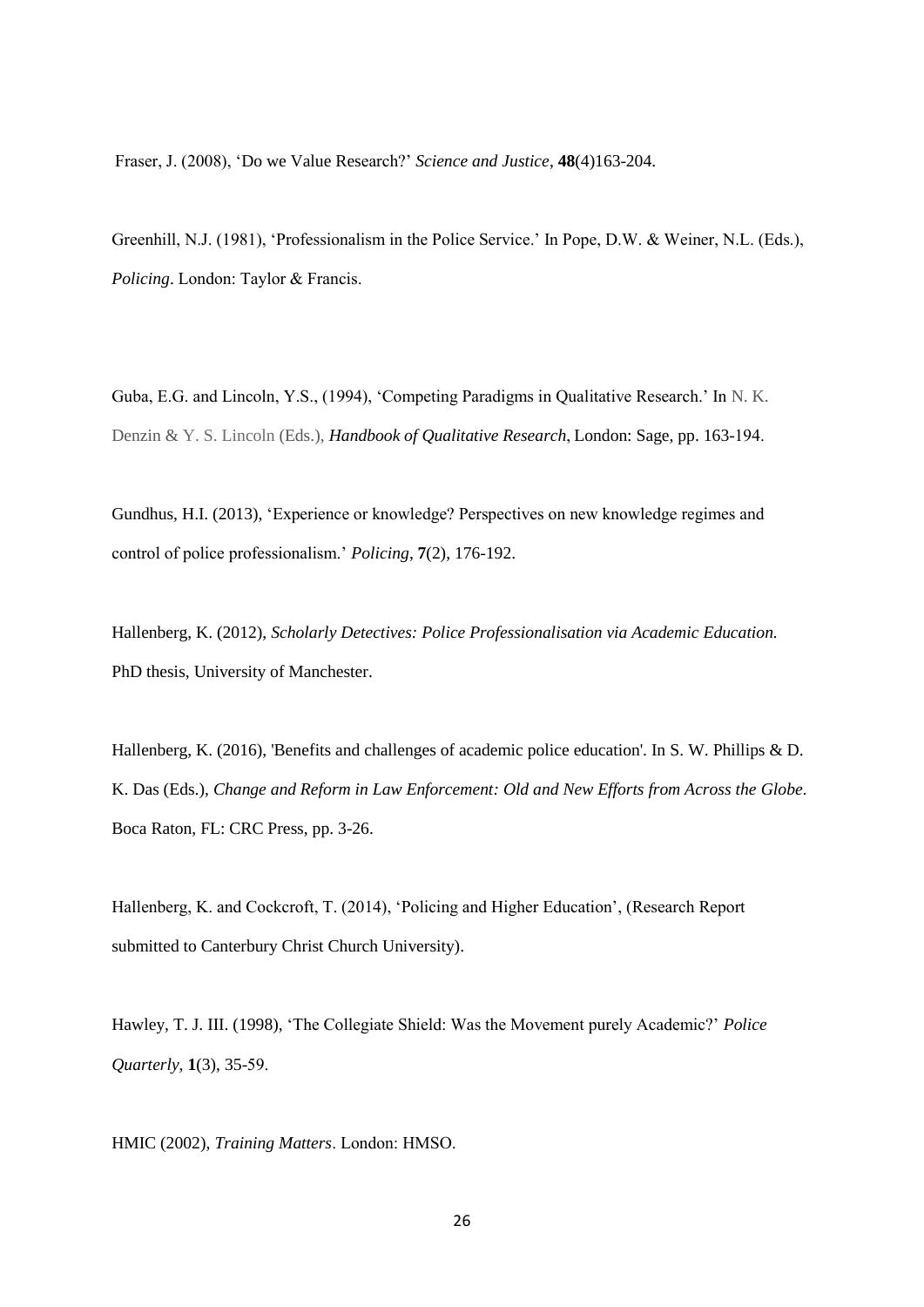HMIC (2015), *PEEL: Police Efficiency 2015*, London: HMIC.

Home Office (2016). Police Workforce, England and Wales, 31 March 2016. Statistical Bulletin 05/16. Home Office. Available online at: https://www.gov.uk/government/uploads/system/uploads/attachment\_data/file/544849/hosb0516 police-workforce.pdf (last accessed 25 October 2016)

Lee, M. & Punch, M. (2004), 'Policing by Degrees: Police Officers' Experience of University Education'. *Policing & Society*, **14**(3), 233-249. 

Loader, I. and Mulcahy, A. (2003), *Policing and the Condition of England: Memory, Politics and Culture*, Oxford: Oxford University Press.

Malterud, K. (2001), Qualitative Research: Standards, Challenges, and Guidelines.' *The Lancet*, *358*(9280), 483-488. 

Manning, P. (2010), *Democratic Policing in a Changing World.* Boulder, CO: Paradigm Publishers.

Marks, M. (2007), Police Unions and their Influence: Subculture or Counter Culture.' In M. O'Neill, M. Marks and A. Singh (Eds.), *Police Occupational Culture: New Debates and Directions*, New York: Elsevier. pp. 229-251.

Martin, J. & Wilson, G. (1969), *The Police: A Study in Police Manpower*. London: Heinemann. 

Matasar, R. (2010). 'The Viability of the Law Degree: Cost, Value, and Intrinsic Worth'. *Iowa Law Review*, **96**: 1579-1628.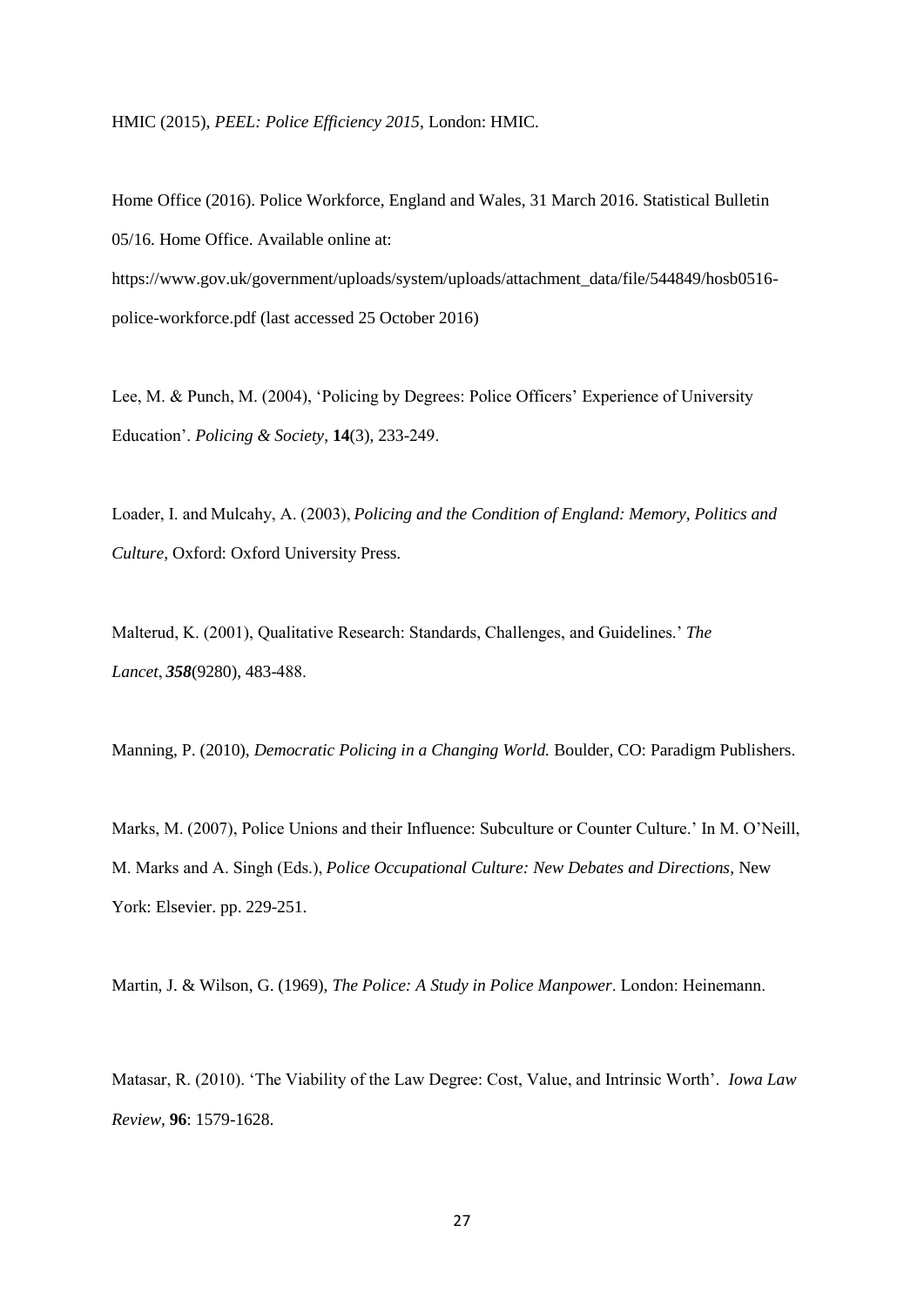Police Now (2016), *The Programme*. Available at: http://www.policenow.org.uk/the-programme/ (last accessed 26 November 2016)

Potts, L. W. (1982), 'Police Professionalization: Elusive or Illusory?' *Criminal Justice Review*, **7**(2), 51-57. 

Punch, M. (2007), 'Cops with Honours: University Education and Police Culture', in M. O'Neill, M. Marks and A. Singh (Eds.), *Police Occupational Culture: New Debates and Directions*, New York: Elsevier. Pp. 105-128.

Reiner, R. (2010), *The Politics of the Police (4th ed)*, Oxford: Oxford University Press. 

Reuss-Ianni, E. and Ianni, F. (1983), 'Street cops and management cops:  the two cultures of policing', in M. Punch (ed.), *Control in the Police Organization*, Cambridge, Massachusetts : MIT. pp. 251-74.

Royal Commission on the Police (1961), *Minutes of Evidence 15*, London: HMSO.

Sackmann, S. (1991). *Cultural Knowledge in Organizations*. Newbury Park,CA: Sage Publications.

Sklansky, D. (2014), 'The Promise and the Perils of Police Professionalism' in J. Brown (ed), The Future of Policing, Abingdon: Routledge. pp. 343-354.

Telep, C.W. and Lum, C. (2014). 'The Receptivity of Officers to Empirical Research and Evidencebased Policing: An Examination of Survey Data From Three Agencies. *Police Quarterly*, **0**(0) pp. 1- 27